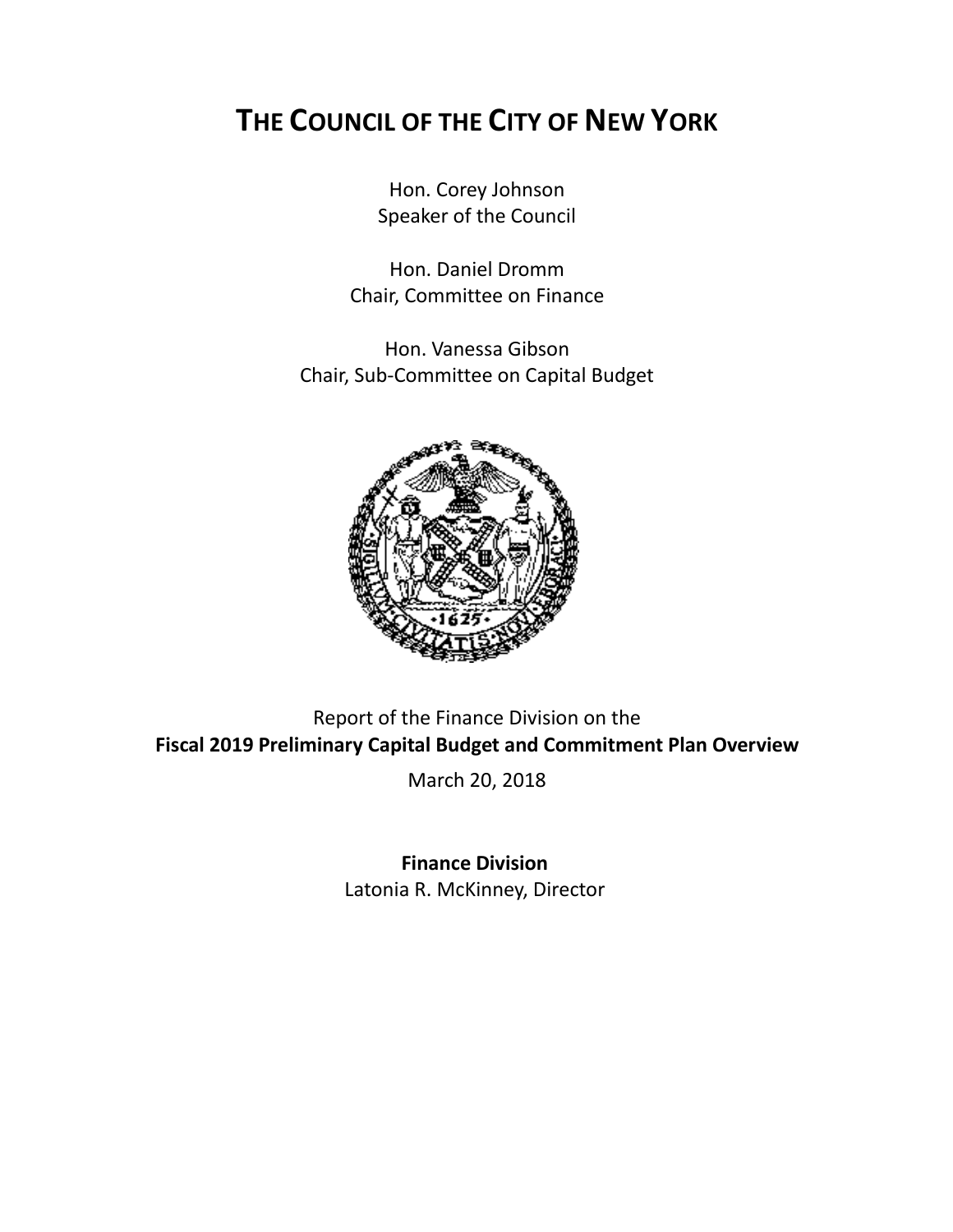## Finance Division

**Counsel** Rebecca Chasan Eric Bernstein

**Budget Unit** Regina Poreda Ryan, Deputy Director Nathan Toth, Deputy Director Crilhien Francisco, Unit Head Chima Obichere, Unit Head John Russell, Unit Head Dohini Sompura, Unit Head Eisha Wright, Unit Head Aliya Ali Jessica Ackerman Sebastian Bacchi John Basile Sarah Gastelum Kenneth Grace Zachary Harris Elizabeth Hoffman Sheila Johnson Daniel Kroop Jin Lee Jeanette Merrill Nameera Nuzhat Kaitlyn O'Hagan Steve Riester Jonathan Seltzer Andrew Wilber

**Revenue and Economics Unit**

Raymond Majewski, Deputy Director, Chief Economist Emre Edev, Assistant Director Paul Sturm, Supervising Economist Hector German Kira McDonald William Kyeremateng Kendall Stephenson Davis Winslow

**Discretionary Funding and Data Support Unit** Paul Scimone, Deputy Director James Reyes Steven Williams

> **Administrative Support Unit** Nicole Anderson Maria Pagan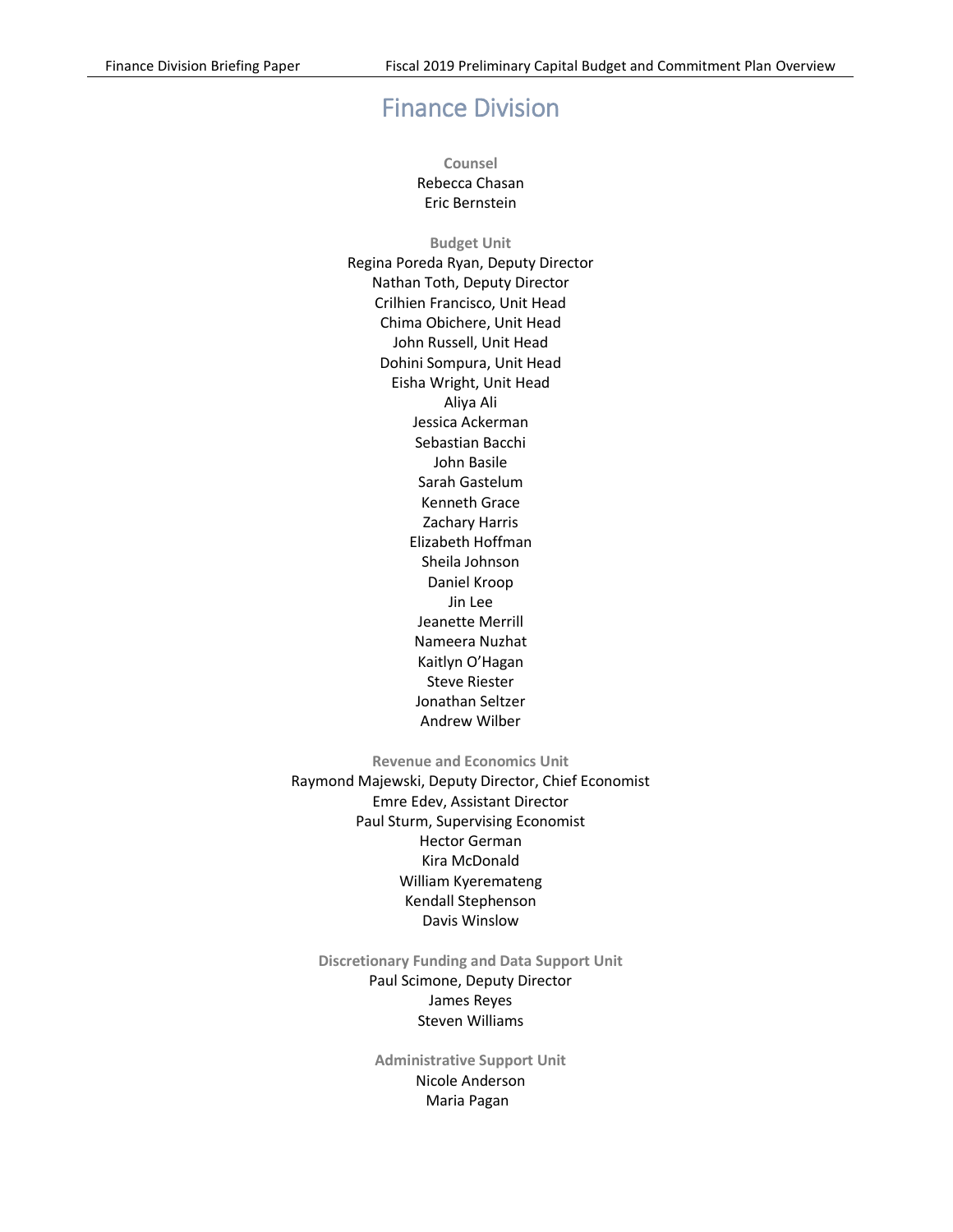## **Table of Contents**

| APPENDIX A: FY18-FY22 Capital Commitment Plan Preliminary Budget vs. Adoption  18 |  |
|-----------------------------------------------------------------------------------|--|
|                                                                                   |  |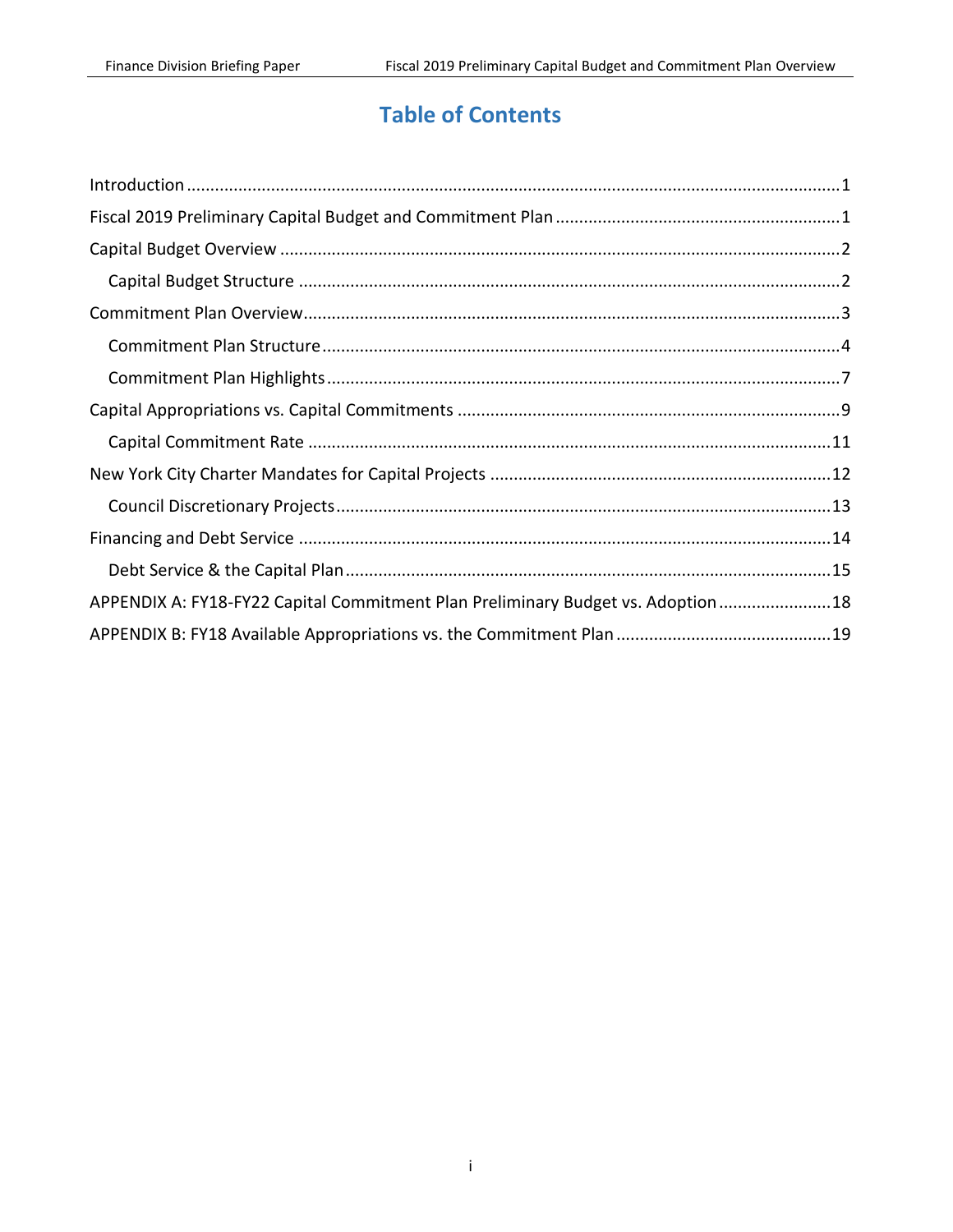## <span id="page-3-0"></span>**Introduction**

On February 1, 2018, Mayor Bill de Blasio released the Fiscal 2019 Preliminary Capital Budget (the "Capital Budget") and the accompanying Capital Commitment Plan for Fiscal 2018-2022 (the "Commitment Plan"). The Council will be examining both the City's Preliminary Capital Budget as well as the City's Preliminary Capital Commitment Plan in this overview. Speaker Johnson and the current Council have given renewed focus to the City's Capital Program and the Subcommittee on Capital (the "Subcommittee") has been created to increase transparency, efficiency and accountability in this area. The City Charter envisioned a Council that would be a budgetary check on the administration throughout the year, not just during the adoption process. The Subcommittee was created to ensure that the Council is fulfilling its Charter mandated role as a yearlong partner in the City's capital process. To that end a separate hearing with the Office of Management and Budget (OMB) solely focusing on capital was initiated along with the Subcommittee co-chairing Preliminary Budget hearings for five capital intensive agencies: the Departments of Transportation; Environmental Protection, Parks, Correction and the New York Housing Authority.

This report will provide an overview of the Preliminary Capital Budget as well as the Preliminary Capital Commitment Plan. We will also define the Council's issues with the generic budget line descriptions as they relate to the City Charter, excess appropriations, and the front loading of the City's Capital Commitment Plan. Finally, we will discuss in detail the City's debt limit and how it is effected by the current capital budgeting practices.

## <span id="page-3-1"></span>Fiscal 2019 Preliminary Capital Budget and Commitment Plan

The Capital Budget supports large, long-term investments that aim to improve the state of repair of the City's infrastructure, as well as support its growth. The Capital Budget proposes new



<sup>\*2017</sup> AIMS Report

appropriations of \$11 billion for Fiscal 2019 and a total \$45.9 billion plan for Fiscal 2019-2022. The Capital Budget provides by agency and budget line, the requested appropriations for Fiscal 2019 and the three-year capital program.

The Preliminary Commitment Plan includes \$79.6 billion in planned commitments for Fiscal 2018- 2022. The Commitment Plan, which is a five-year spending plan, provides by agency and budget line appropriations for Fiscal 2018 and planned commitments. The Commitment Plan also shows, by budget line, the total current contract liability, the total spending since introduction of the budget

line, and commitments made during Fiscal 2018 through November. Planned commitments are scheduled across the five-year period at the project level.

The Preliminary Capital Budget is significantly less than the Preliminary Capital Commitment Plan because it does not include the appropriations for Fiscal 2018 or the amount of funding that will be reauthorized or rolled into Fiscal 2019 in the Executive and Adopted Budget. Each year, the Executive Capital Budget includes a proposed appropriation total for each budget line, which typically significantly increases the size of the Capital Budget for the coming year. At the adoption of the Fiscal

<sup>\*\*</sup>Includes street lighting, traffic signal systems, ferries, vessels and Rikers Island utilities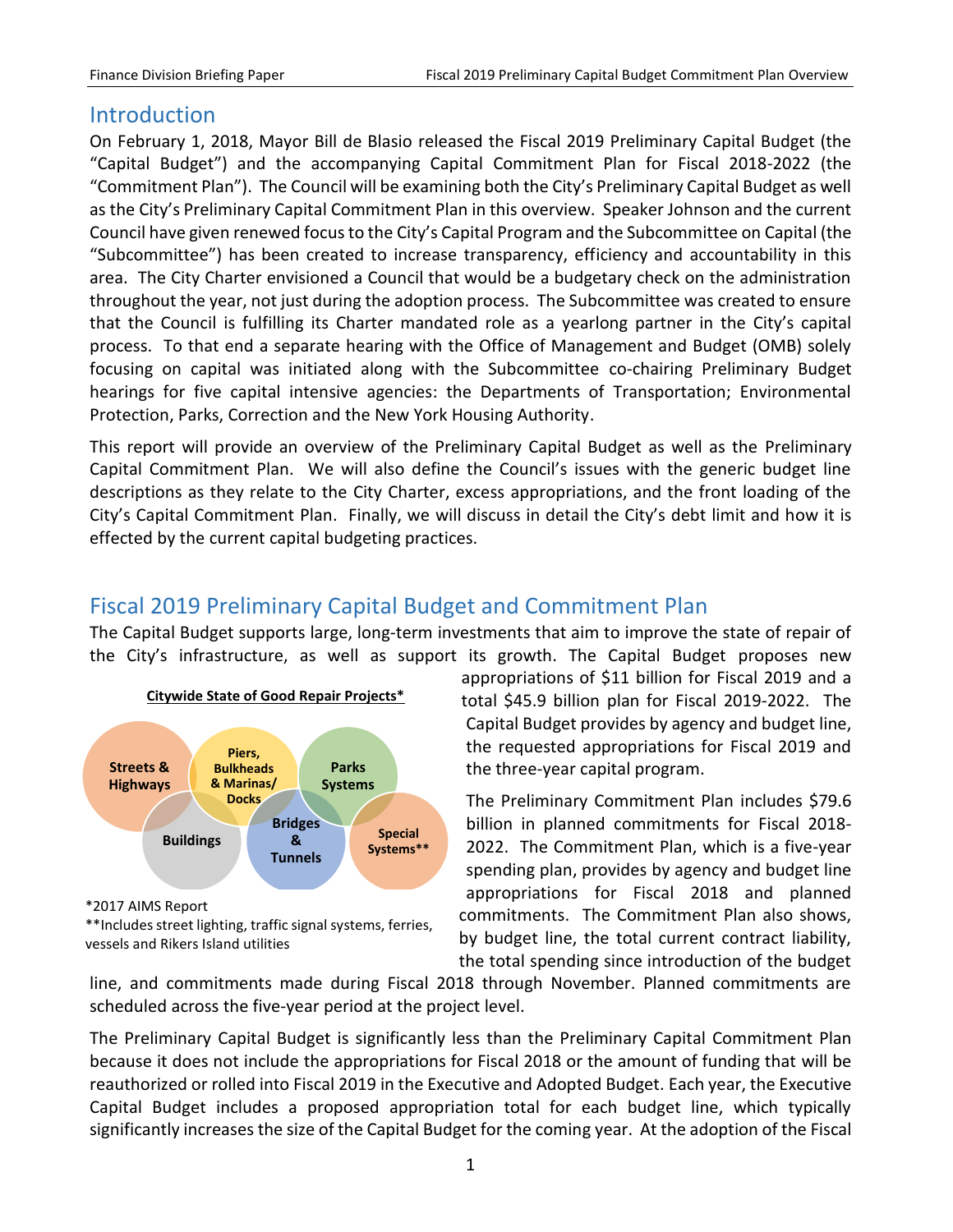2018 Capital Budget, approximately \$29.1 billion rolled forward from Fiscal 2017 to 2018. There is currently a balance of \$42.2 billion in available appropriations in Fiscal 2018 and whatever is uncommitted at the end of the fiscal year in June will roll forward into Fiscal 2019 and will increase the Executive and Adopted Capital Budgets accordingly.

## <span id="page-4-0"></span>Capital Budget Overview

The Capital Budget totals \$45.9 billion, with an average appropriation of \$11 billion for each year, to support capital programs at 28 city agencies. Of this amount, \$43.1 billion, or 94 percent, is Cityfinanced, with the remaining \$2.8 billion expected to come from State, federal, and private grants. Projects eligible for capital funding include construction, reconstruction, purchases of land, buildings, technology systems, or equipment that have a useful life of at least five years and cost a minimum of \$35,000.



#### <span id="page-4-1"></span>Capital Budget Structure

The Capital Budget provides the framework for capital spending by agency. The budget is released three times per year, in January, April, and June and presents a four-year plan for what appropriations the City anticipates will be needed for agencies to complete their capital projects. The Preliminary and Executive Capital Budgets shows an estimate of the appropriations needed for each agency for each fiscal year. The Adopted Capital Budget shows the actual appropriations for the current fiscal year and plan for the subsequent three years all of which are broken down by agency and budget line. The actual appropriations are the maximum amount that agencies are authorized to spend on the capital projects contained within each budget line. The table below shows the Fiscal 2019 Preliminary Capital Budget by agency and the funding summary.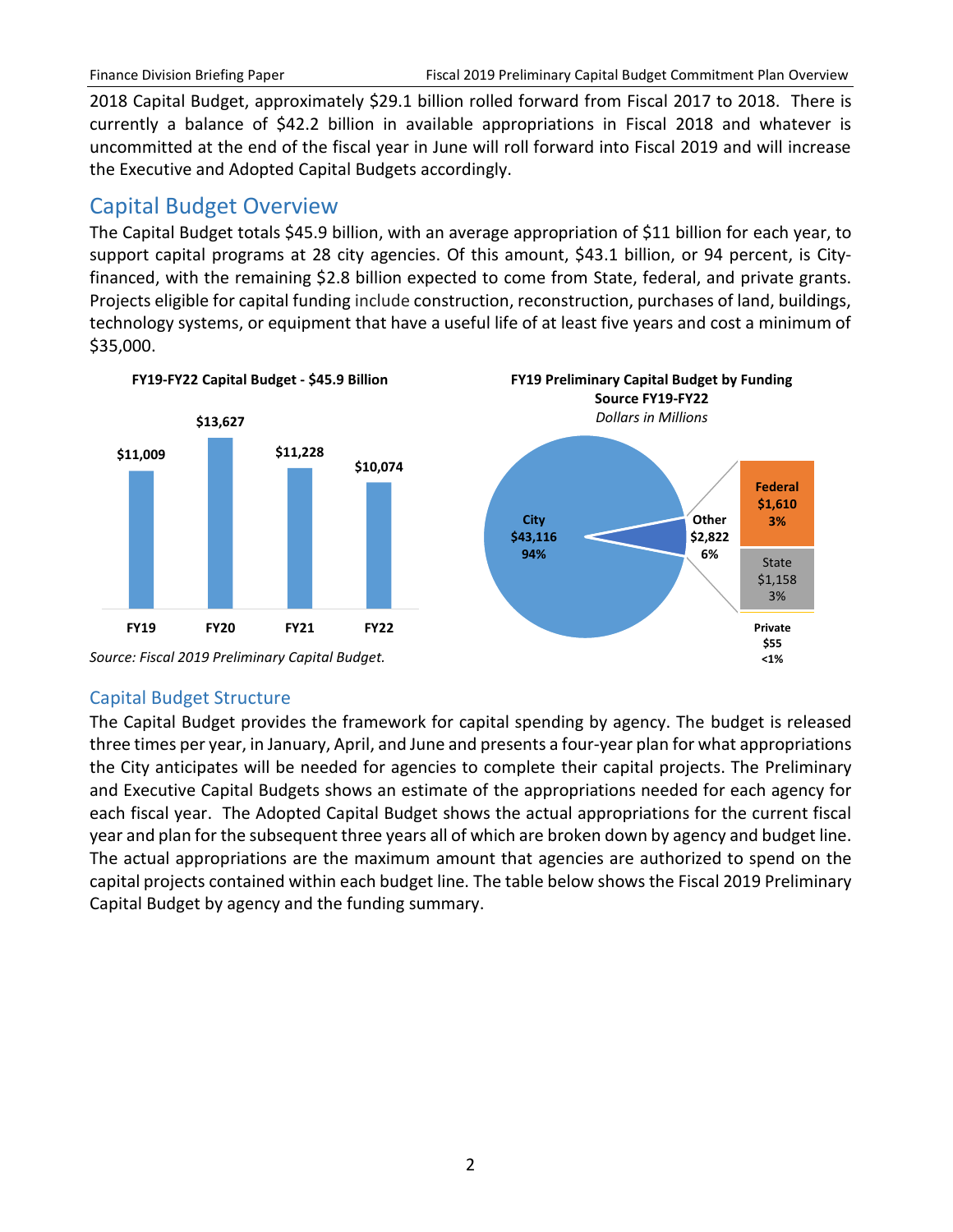#### **Citywide Capital Budget Financial Summary**

*Dollars in Thousands*

|                                                           | <b>FY19 Preliminary Budget</b> |              |              |              |              |
|-----------------------------------------------------------|--------------------------------|--------------|--------------|--------------|--------------|
|                                                           | <b>FY19</b>                    | <b>FY20</b>  | <b>FY21</b>  | <b>FY22</b>  | <b>TOTAL</b> |
| Spending                                                  |                                |              |              |              |              |
| <b>Administration for Children's Services</b>             | \$21,073                       | \$2,442      | \$14,237     | \$7,544      | \$45,296     |
| Department for the Aging                                  | 3,357                          | 5,821        | 3,581        | 1,253        | 14,012       |
| Department of Citywide Administrative Services            | 1,057,762                      | 1,369,547    | 805,366      | 666,111      | 3,898,785    |
| Department of Correction                                  | 222,582                        | 27,607       | 50,711       | 56,283       | 357,183      |
| Department of Cultural Affairs                            | 18,880                         | 7,883        | 3,810        | 3,500        | 34,072       |
| Department of Environmental Protection                    | 1,287,384                      | 2,754,694    | 2,409,341    | 2,573,927    | 9,025,346    |
| Department of Health and Mental Hygiene                   | 2,183                          | 84,145       | 67,336       | 38,078       | 191,742      |
| Department of Homeless Services                           | 55,970                         | 158,205      | 77,410       | 62,549       | 354,134      |
| Department of Information Technology & Telecommunications | 11,913                         | 67,923       | 63,502       | 53,183       | 196,521      |
| Department of Parks and Recreation                        | 785,836                        | 782,596      | 216,856      | 74,366       | 1,859,654    |
| Department of Sanitation                                  | 477,826                        | 653,166      | 170,611      | 326,402      | 1,628,005    |
| Department of Small Business Services                     | 307,976                        | 812,734      | 511,180      | 116,397      | 1,748,286    |
| Department of Transportation                              | 1,508,231                      | 2,516,337    | 2,772,345    | 2,037,985    | 8,834,898    |
| Education                                                 | 3,541,395                      | 1,993,473    | 2,068,831    | 2,188,742    | 9,792,441    |
| <b>Fire Department</b>                                    | 128,592                        | 141,096      | 120,328      | 83,664       | 473,680      |
| <b>Health and Hospital Corporation</b>                    | 171,684                        | 454,459      | 464,455      | 412,965      | 1,503,563    |
| Housing Preservation and Development                      | 846,215                        | 1,239,937    | 1,289,772    | 1,235,709    | 4,611,631    |
| Human Resources Administration                            | 18,584                         | 1,255        | 1,397        | 0            | 21,236       |
| Libraries                                                 | 61,577                         | 58,838       | 41,182       | 49,035       | 210,632      |
| <b>Police Department</b>                                  | 480,086                        | 459,984      | 35,665       | 46,230       | 1,021,966    |
| <b>Transit Authority</b>                                  | 0                              | 35,000       | 40,000       | 40,000       | 115,000      |
| <b>TOTAL</b>                                              | \$11,009,105                   | \$13,627,141 | \$11,227,915 | \$10,073,922 | \$45,938,083 |
| <b>Funding</b>                                            |                                |              |              |              |              |
| City Funds                                                | \$10,630,421                   | \$13,063,124 | \$9,811,883  | \$9,610,658  | \$43,116,086 |
| State                                                     | 80,259                         | 487,757      | 613,206      | 428,462      | 1,609,684    |
| Federal - Other                                           | 277,039                        | 65,198       | 791,764      | 23,740       | 1,157,741    |
| Private                                                   | 21,386                         | 11,062       | 11,062       | 11,062       | 54,572       |
| <b>TOTAL</b>                                              | \$11,009,105                   | \$13,627,141 | \$11,227,915 | \$10,073,922 | \$45,938,083 |

Of the \$45.9 billion in the Capital Budget, \$27.6 billion, or 60 percent, is allocated to three key areas: education, environmental protection, and transportation. The Department of Education (DOE) has the largest budget of \$9.8 billion, followed by the Department Environmental Protection (DEP) at \$9 billion, and the Department of Transportation (DOT) at \$8.8 billion. While the Preliminary Capital Budget proposes a budget-line appropriation level and outyear plan for each agency, it does not provide detail on the projects the new appropriations would support. The accompanying Commitment Plan presents additional and necessary information related to the City's capital program.

#### <span id="page-5-0"></span>Commitment Plan Overview

The Preliminary Commitment Plan for Fiscal 2018-2022 provides a roadmap for how the City plans to spend a total of \$79.6 billion for the City's capital program. The average planned commitment total is approximately \$16 billion a year. As shown in the chart below, the majority of the Commitment Plan, \$71.9 billion, is City-financed, with the remaining \$7.7 billion expected to come from State, federal, and private grants. Overall, the Commitment Plan shows growth of \$2.2 billion, or three percent, when compared to the Fiscal 2018 Adopted Capital Commitment Plan total of \$77.4 billion. The chart below shows the variance between the Adopted and Preliminary Commitment Plans by Fiscal Year; planned commitments in Fiscal 2018 have decreased while planned commitments in Fiscal 2019 and the outyears have increased. Planned commitments for Fiscal 2018 total \$21.7 billion for agency capital programs, with \$19.8 billion in City funds.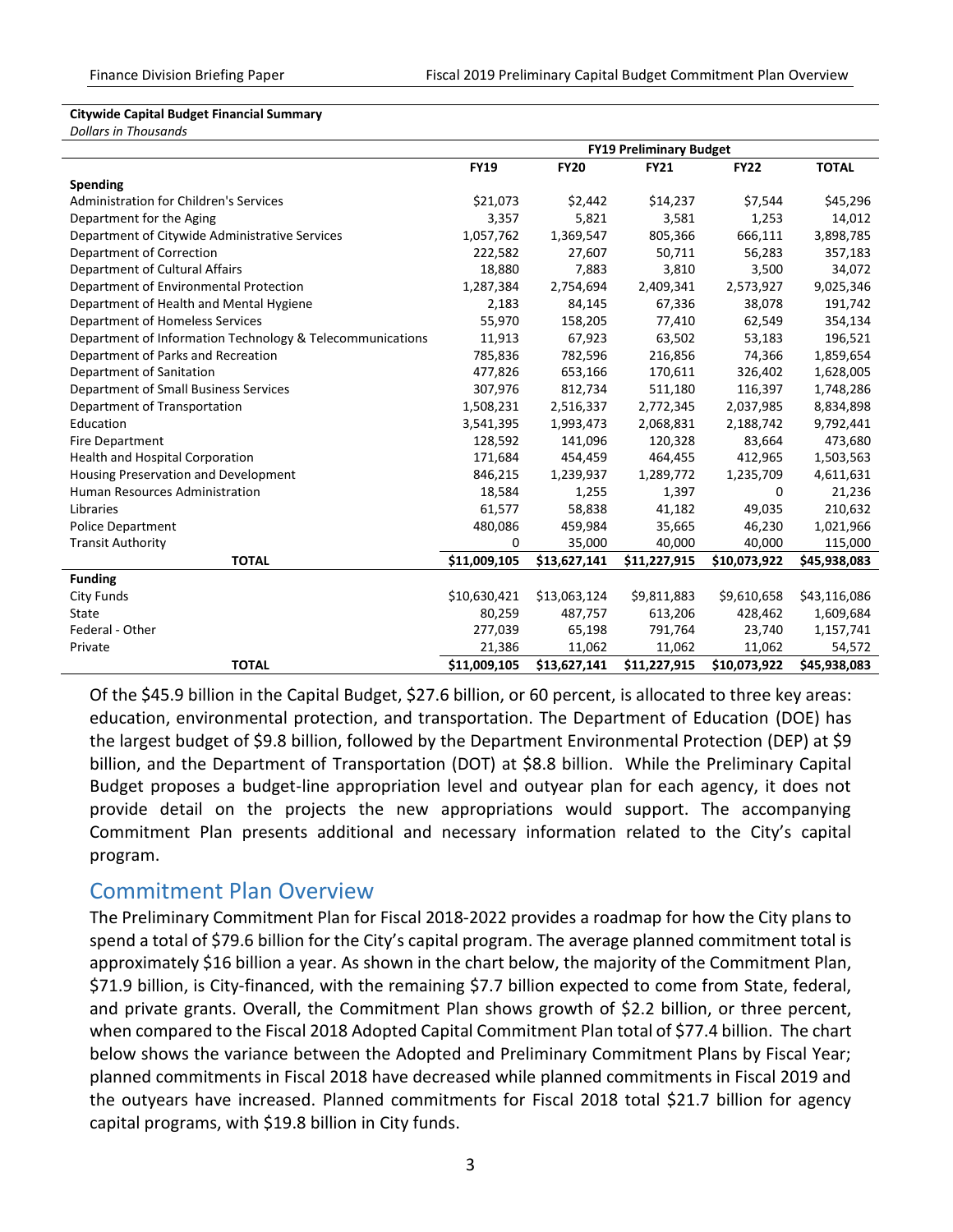

*Source: Fiscal 2018 Adopted Capital Commitment Plan, Fiscal 2019 Preliminary Capital Commitment Plan.*

#### <span id="page-6-0"></span>Commitment Plan Structure

The Commitment Plan shows how the City plans to spend the appropriations allocated in the Capital Budget. The Commitment Plan breaks the budget lines down into individual projects and timelines for their completion. The Commitment Plan is first organized by City agency with the budget lines (analogous to units of appropriation, "U/As", in the expense budget) for each agency grouped together. Some agencies such as the Department of Environmental Protection are so large that they





**Borough Presidents** •\$1 Billion, 1% •536 Budget Lines, 29% •1,491 Projects, 12%

are broken down into multiple sections, which appear in the Capital Commitment Plan as a separate agency. In cases such as these, the sections are aggregated when examining both their capital budgets and commitment plans. Each budget line contains multiple project IDs, which represent discrete capital projects. Budget lines offer a general description of the type of work that will be done and the project ID's represent specific projects that fit within that description. A notable exception to this are the non-City capital projects (projects done for non-profit entities with City capital funding). Non-City capital projects have budget lines that describe the individual non-profit with the project ID representing a specific project for that non-profit. Appropriations are allocated at the budget line level rather than the project level. This fact gives the administration the ability to

change funding levels for the individual projects and to add new projects without approval of the City Council as long as it remains within the limits of the approved appropriations for that budget line. A budget modification is required in order to transfer funding among budget lines during the course of a fiscal year, but since most lines have more appropriations than necessary this is rarely necessary.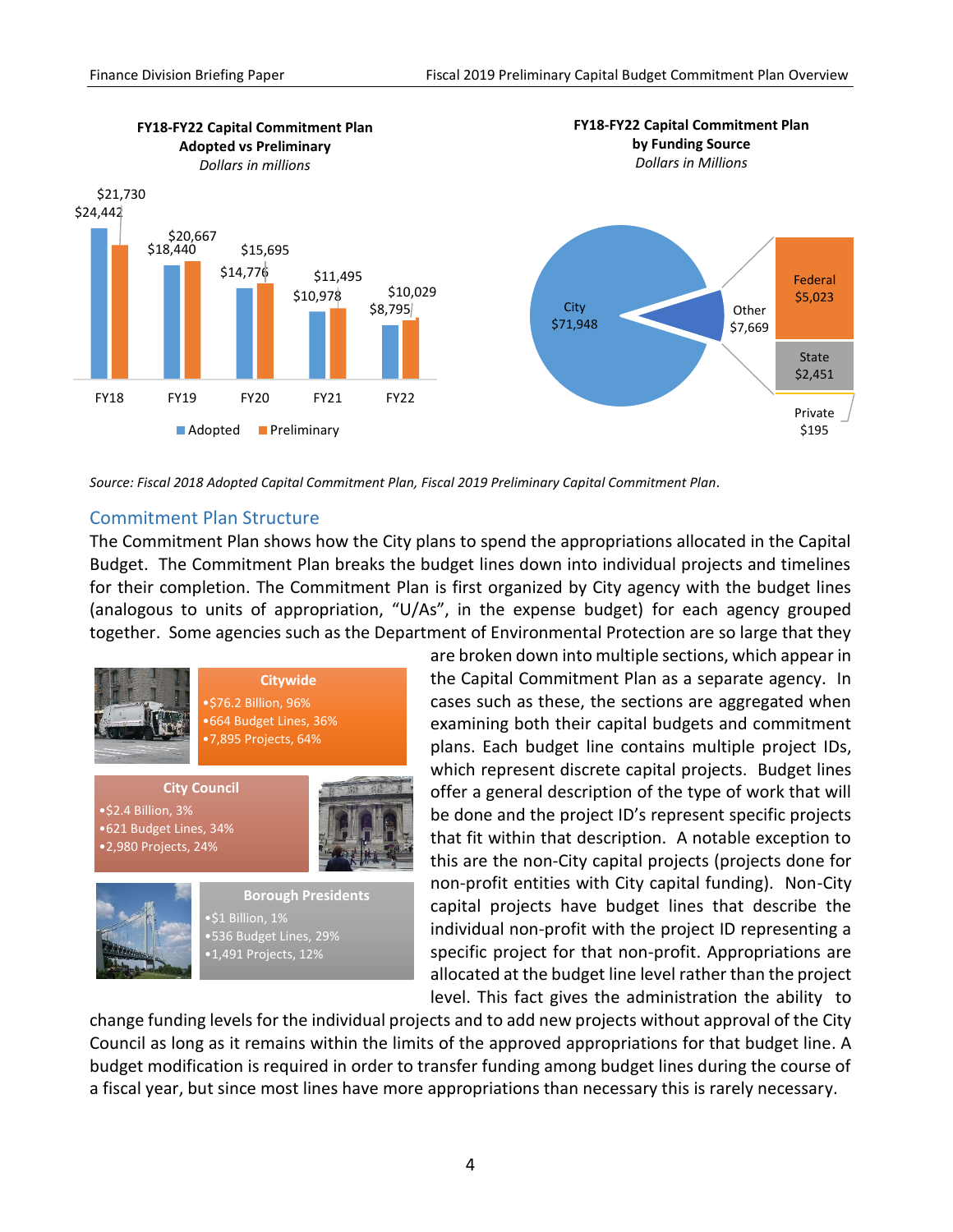

Although there are 28 agencies with capital programs, some of the agencies do not have the capacity to manage some or all of their capital projects. In these cases, another agency, as assigned by the Office of Management and Budget (OMB), manages the projects for the budgeted agency. The Department of Design and Construction's (DDC) sole function is to manage projects for other City agencies and as such has no capital budget of its own, while the Economic Development Corporation (EDC) and the Department of Citywide Administrative Services (DCAS) manage projects for other City agencies but also have their own capital budgets. The chart on the left demonstrates that DDC is by far the largest managing agency with 3,781 projects and 11.5 percent of the all planned commitments currently under its management. The three agencies shown are the agencies managing the

most projects for other city agencies but are not the only ones to do so.

5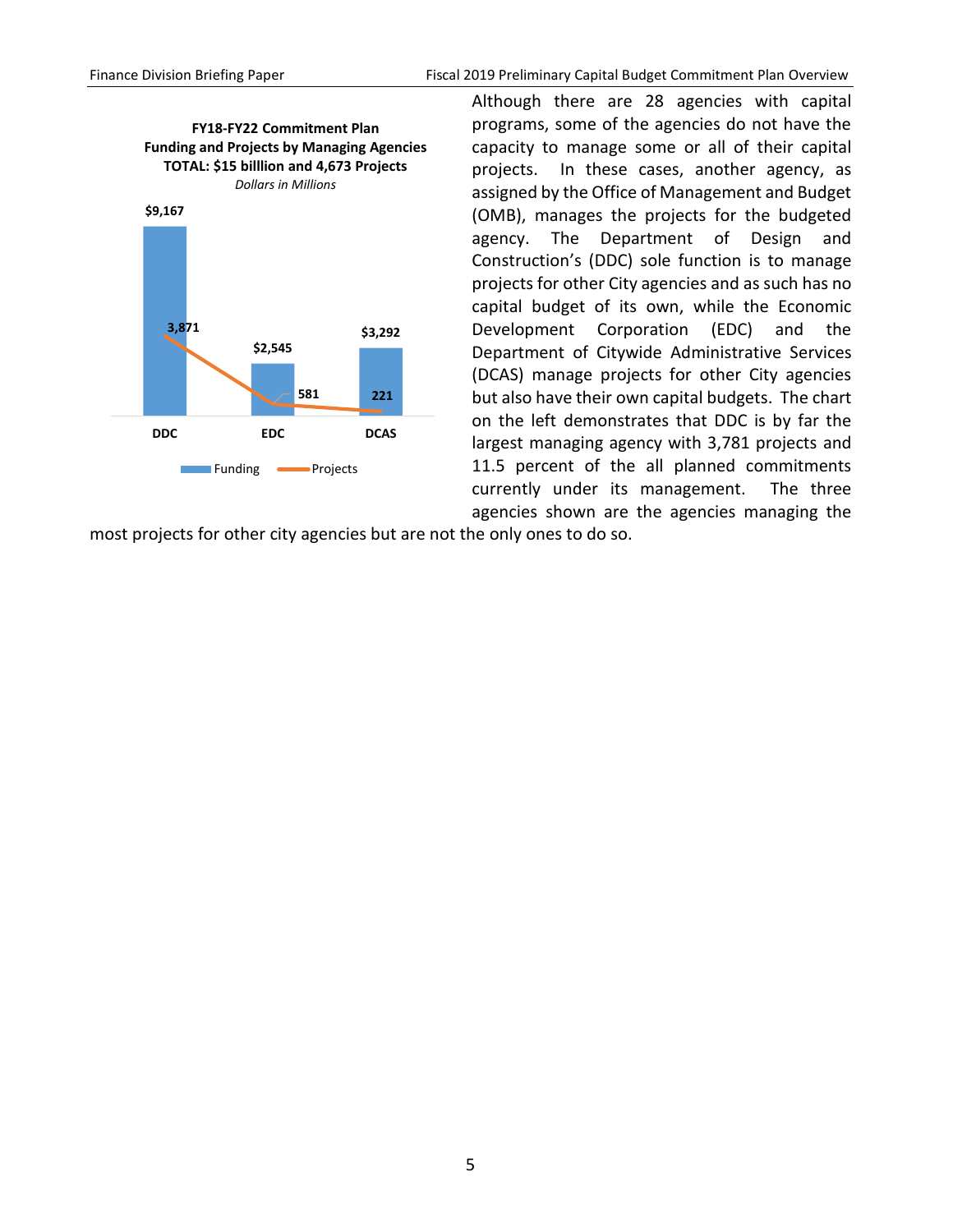The table below shows the Preliminary Commitment Plan by agency, including the respective fiveyear planned commitment amounts and the numbers of budget lines and projects, as measured by project IDs. Because, in general, projects IDs represent an individual project, they provide a good, though not exact total, of how many projects each agency has in its capital plan. The agencies with the largest number of project IDs are Parks, Environmental Protection, DOT, DCAS, and Cultural Institutions.

| <b>Preliminary Capital Commitment Plan by Agency</b>                |                        |                           |                |  |  |  |
|---------------------------------------------------------------------|------------------------|---------------------------|----------------|--|--|--|
| <b>Dollars in Thousands</b><br><b>FY18-22 Plan</b>                  |                        |                           |                |  |  |  |
| Agency<br>Administration for Children's Services                    | 508,772                | <b>Budget Lines</b><br>33 | Projects<br>99 |  |  |  |
| Department For The Aging                                            | 62,900                 | 32                        | 75             |  |  |  |
|                                                                     | 308,565                | 6                         | 187            |  |  |  |
| Brooklyn Public Library<br>Correction                               |                        | 10                        |                |  |  |  |
| Courts                                                              | 2,112,701<br>1,248,631 | 27                        | 151<br>98      |  |  |  |
| <b>Cultural Institutions</b>                                        | 984,630                | 560                       |                |  |  |  |
| <b>CUNY</b>                                                         |                        | 33                        | 1,054<br>535   |  |  |  |
|                                                                     | 590,027                | 223                       |                |  |  |  |
| Dept. of Citywide Admin Services<br><b>Environmental Protection</b> | 5,425,205              | 72                        | 1,050          |  |  |  |
|                                                                     | 15,359,139             |                           | 1,829          |  |  |  |
| <b>DoITT</b>                                                        | 511,830                | $\overline{2}$            | 88             |  |  |  |
| <b>DOT</b>                                                          | 11,340,376             | 148                       | 1,271          |  |  |  |
| <b>Economic Development</b>                                         | 4,086,545              | 80                        | 500            |  |  |  |
| Education                                                           | 13,955,522             | 20                        | 30             |  |  |  |
| Ferries and Aviation                                                | 395,716                | 5                         | 71             |  |  |  |
| Fire                                                                | 933,622                | 15                        | 230            |  |  |  |
| Health                                                              | 568,305                | 129                       | 391            |  |  |  |
| <b>Health and Hospitals</b>                                         | 3,050,359              | 17                        | 377            |  |  |  |
| Homeless                                                            | 552,947                | 12                        | 196            |  |  |  |
| <b>Housing Preservation Development</b>                             | 6,261,201              | 155                       | 449            |  |  |  |
| <b>Human Resources</b>                                              | 222,827                | 54                        | 118            |  |  |  |
| <b>MTA Buses</b>                                                    | 37,448                 | $\overline{2}$            | 3              |  |  |  |
| NY Research Library                                                 | 37,265                 | 6                         | 20             |  |  |  |
| <b>NYCHA</b>                                                        | 1,375,228              | $\overline{7}$            | 304            |  |  |  |
| Police                                                              | 1,972,092              | 23                        | 360            |  |  |  |
| New York Public Library                                             | 458,113                | 13                        | 347            |  |  |  |
| Parks                                                               | 4,074,159              | 110                       | 2,109          |  |  |  |
| Queens Public Library                                               | 345,039                | 5                         | 252            |  |  |  |
| Sanitation                                                          | 2,191,952              | 14                        | 163            |  |  |  |
| <b>SIRTOA</b>                                                       | 3,550                  | $\overline{2}$            | $\overline{2}$ |  |  |  |
| <b>Transit Authority</b>                                            | 641,391                | 6                         | $\overline{7}$ |  |  |  |
| <b>Total</b>                                                        | 79,616,057             | 1,821                     | 12,366         |  |  |  |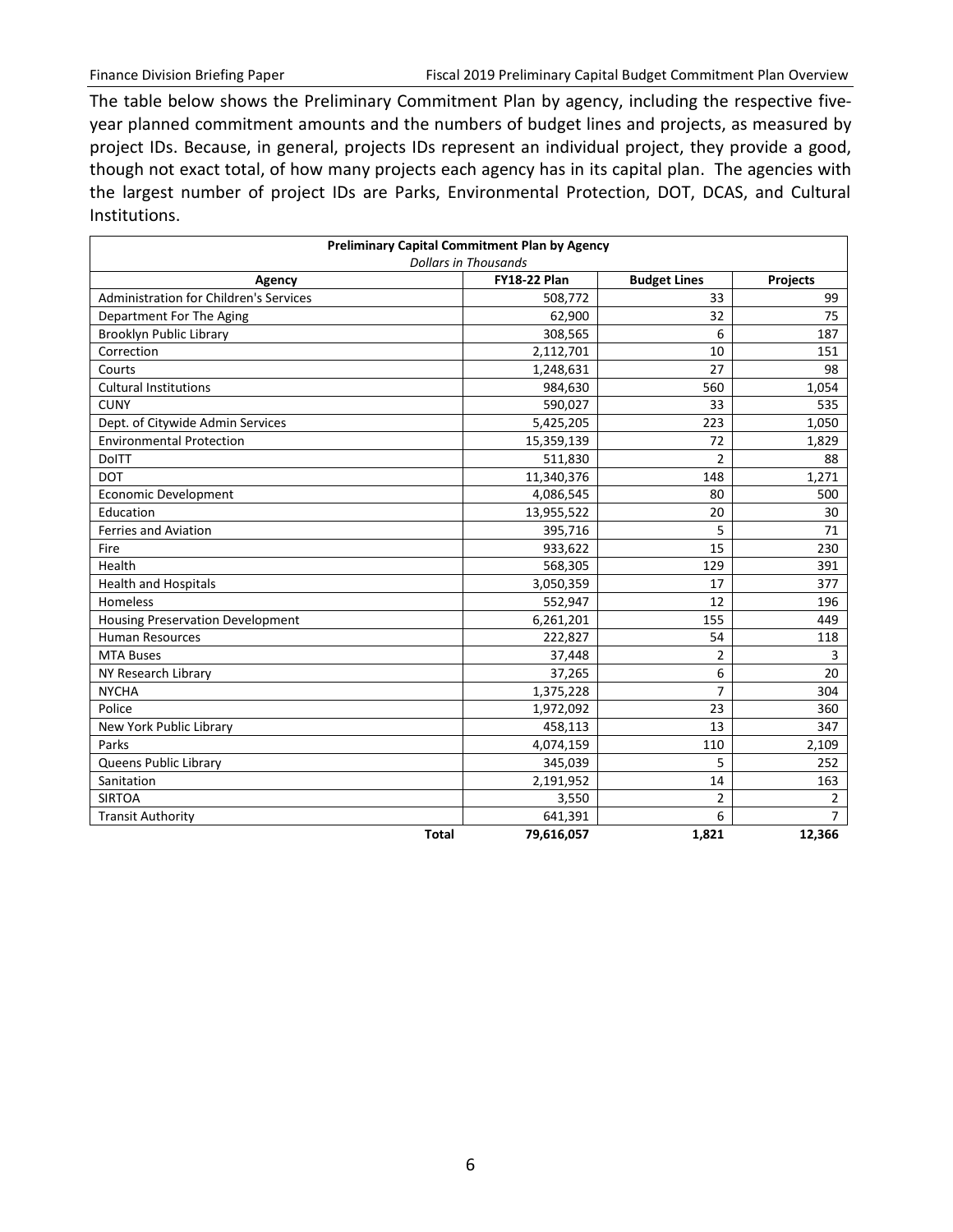#### <span id="page-9-0"></span>Commitment Plan Highlights

The six agencies, DOE, DOT, DEP, HPD, NYCEDC, and DPR, account for approximately 66 percent of the total Commitment Plan, as shown by the bale to the right. The Preliminary Capital Commitment Plan is \$2.2 billion larger than the Fiscal 2018 Adopted Capital Commitment Plan released in November 2017. As shown below, 88 percent of this variance is due to increases at the following agencies: HPD, DOT, New York City Housing Authority (NYCHA), DOE, NYCEDC, and DPR. Explanations for these major variances are discussed on the following pages. Appendix A lists all variances by agency.





- **Housing Preservation and Development.** In November 2017, the Mayor released Housing New York 2.0, an update to the Housing New York plan. Under the accelerated and expanded plan, HPD will preserve or create 300,000 units of affordable housing by 2026, up from the original commitment of 200,000 units by 2024. Over the Fiscal 2018-2022 period, the City's updated housing plan will produce an additional 25,000 units of affordable housing per year. As such, \$150 million annually (\$750 million total) was added to HPD's Commitment Plan to facilitate the expedited housing unit targets.
- **Department of Transportation.** DOT Commitment Plan includes increases in funding for the following projects: \$69 million to launch a 10-mile B82 Select Bus Service route in South Brooklyn in the summer of 2018; \$140 million for Queensboro Bridge hazard mitigation; \$27 million for the construction and reconstruction of pedestrian ramps and refuge construction citywide; and \$19 million for the purchase of pedestrian ramp construction vehicles.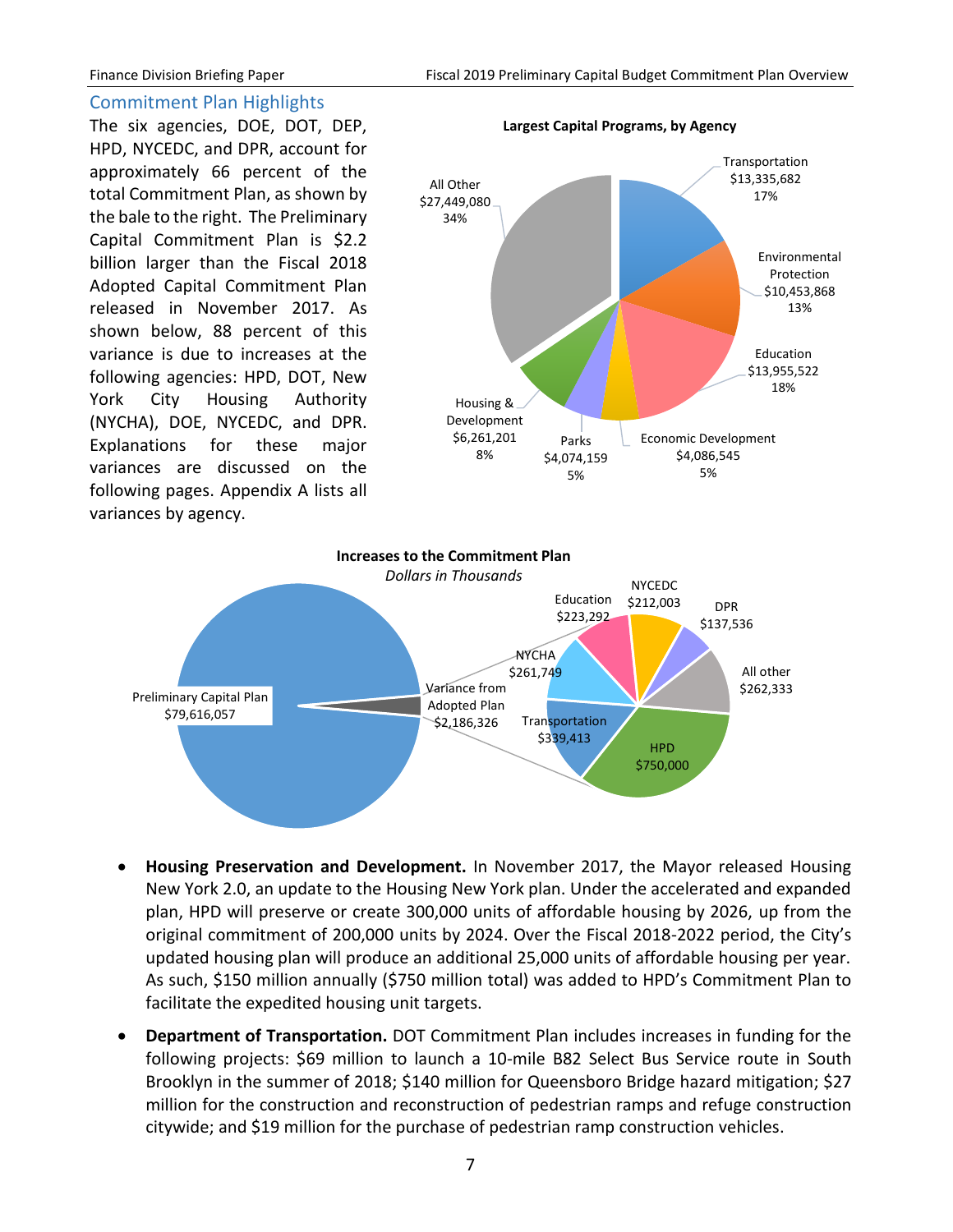- **New York City Housing Authority.** The \$261.7 million increase in NYCHA's Commitment Plan is largely due to an addition of \$200 million for heating system improvements at 20 NYCHA developments which have experienced chronic heat and hot water outages. This includes \$90 million to replace 39 boilers at 10 developments, and \$110 million to modernize hot water systems at 12 developments and install new heating controls at 15 developments.
- **Department of Education.** The \$223 million increase in DOE's Commitment Plan is largely due to \$72 million for pre-kindergarten seats and \$145 million for the construction of replacement school seats.
- **New York City Economic Development Corporation.** The \$212 million increase in EDC's Commitment Plan includes \$83 million for the Harlem River Greenway Link. As part of the East Harlem rezoning, this money from the Neighborhood Development Fund (NDF) will be used for upgrades of the East River Esplanade and public park space between East 125th Street and East 132nd Street.
- **Department of Parks and Recreation.** The \$137.5 million increase in DPR's Commitment Plan is largely due to two new projects: \$55 million for Hurricane Sandy-related repairs to Bayswater Park in Far Rockaway and \$92 million in new funding for the 79th Street traffic circle pedestrian plaza in Manhattan.

Beyond the changes presented in the Preliminary Commitment Plan, some of the significant projects funded by the Plan in other agencies include:

- **New School Facilities.** A significant portion of funding in the DOE's Capital Commitment Plan is for new school facilities. The DOE Fiscal 2015-2019 Five-Year Capital Plan, which is developed and managed by the School Construction Authority (SCA), provides \$6.4 billion for capacity projects. SCA committed approximately \$2.8 billion of this funding in Fiscal 2015- 2017. The \$6.4 billion funds four major subcategories of school capacity:
	- o \$4.8 billion for new K-12 school seats;
	- o \$872 million for new pre-K seats;
	- $\circ$  \$490 million for new school seats with the goal of reducing class size; and
	- o \$287 million for facility replacements.
- **BQE between Atlantic Avenue and Sands Street.** The rehabilitation of the 1.5-mile portion of the BQE between Atlantic Avenue and Sands Street is the largest among major infrastructure projects planned by New York City. The total planned cost for this project is \$1.9 billion, which represents 26 percent of the Highway Bridges capital budget and eleven percent of the agency's total capital commitment plan. The triple-cantilever tiered structure (topped by the Brooklyn Heights promenade), the section of roadway is a succession of 21 different bridges. Approximately 140,000 vehicles travel this stretch of road on an average weekday. This project has been cited as one that would benefit greatly from the ability to use the Design-Build procurement method. Estimated savings if the State grants Design Build for this project is \$158 million and two years of construction time.
- **Correctional Facilities.** The Commitment Plan includes \$1.1 billion for the design and construction of new jail facilities to accommodate the closure of Rikers Island. This funding was originally allocated for a new Rikers Island jail facility, but that project was defunded in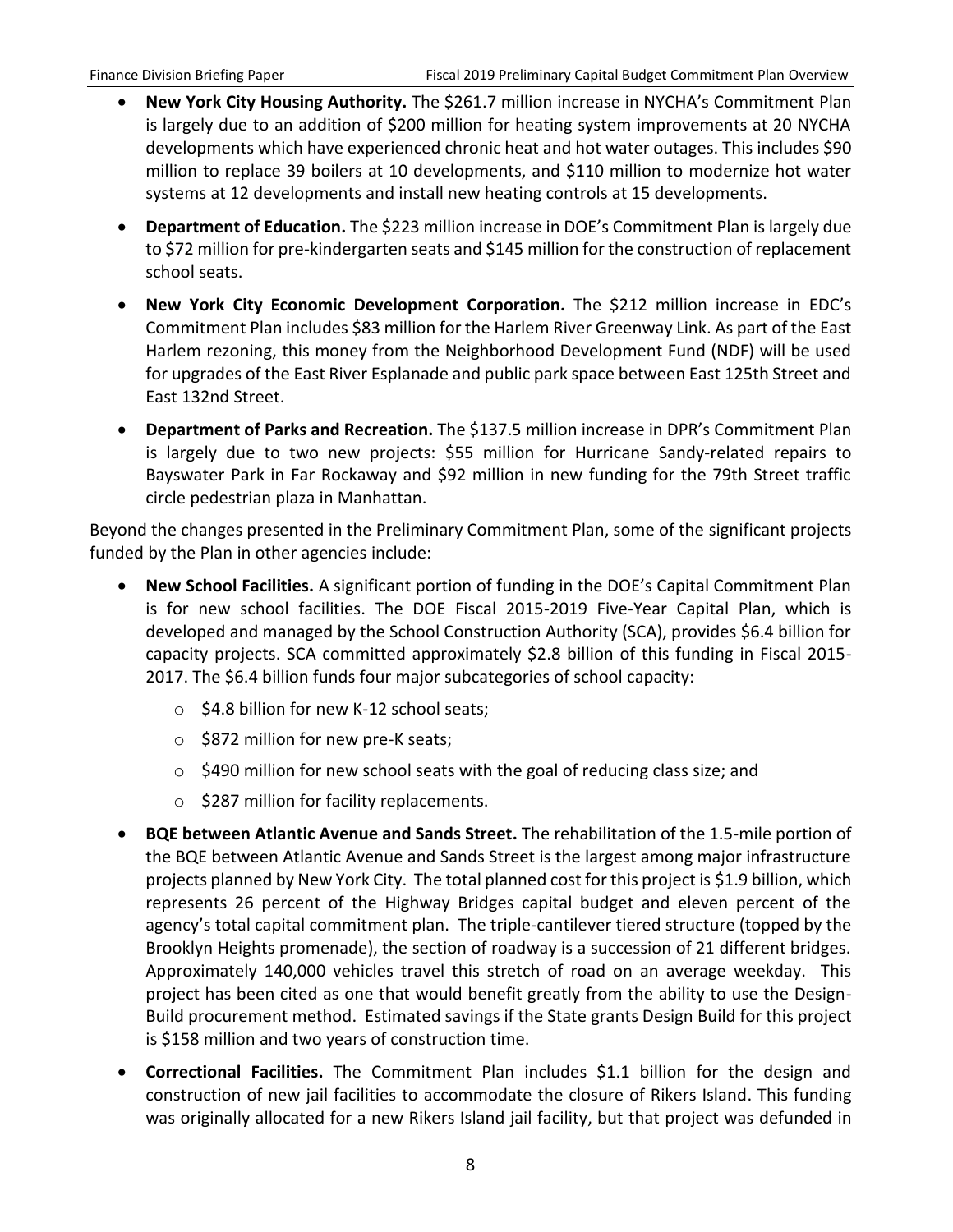the Fiscal 2018 Capital Budget, along with other related capital projects, the funding is now reallocated to build new jail facilities off the island. On January 25, 2018, the consultant Perkins Eastman was awarded a \$7.6 million contract to conduct a 10-month study of how to close Rikers Island. According to the Administration, Perkins Eastman and its subcontractors are creating a master plan with recommendations for how to maximize capacity at each of the new jail sites and design jails that best meet the needs of inmates, staff, and communities. On February 14, 2018, the Administration and the Council announced the four sites for boroughbased jails, which include three existing correctional facilities in Manhattan, Brooklyn, and Queens. The four sites are the Manhattan Detention Center (MDC), the Queens Detention Center (QDC), the Brooklyn Detention Center (BDC), and the NYPD Tow Pound in the Bronx.

 **Homeless Shelters.** In 2017, the Administration added \$300 million to the Department for Homeless Services' (DHS) capital program to fund renovations at homeless shelter sites and to increase capacity.

## <span id="page-11-0"></span>Capital Appropriations vs. Capital Commitments

As previously mentioned, appropriations represent the legal authority to spend capital dollars and are what the Council votes to approve when adopting the capital budget each year. The capital commitment plan is the plan to spend these appropriations. Appropriations are assigned at the budget line level and, as discussed, it is common for each budget line to contain multiple projects, each designated by a project ID. The total available appropriations for Fiscal 2018 are \$42.2 billion (as of November 30, 2017) with planned commitments totaling \$21.7 billion. This excess balance of \$20.5 billion in appropriations gives the Administration a considerable amount of flexibility in executing its capital program without seeking a budget modification from the Council. Because appropriations can be spent only on projects scheduled in the budget line to which they are attached, this flexibility is more limited than it appears from this variance alone. However, appropriations in the Capital Budget are still excessive compared to planned and actual commitments at the budget line level.

The chart below compares appropriations to planned and actual commitments since Fiscal 2012. As demonstrated, excessive appropriations are a longstanding issue. While Mayor de Blasio's first capital budget in Fiscal 2015 did significantly lower appropriations from the Fiscal 2014 peak, they have since steadily increased. The increase in excess appropriations is due in large part to the chronic front loading of the Capital Commitment Plan. The need for new appropriations is generated by the agency forecasts for the next fiscal year. If the Commitment Plan is front loaded more requests for appropriations will be generated and more new appropriations will be approved for the next year. Coupling this practice with difficulty in committing capital dollars perpetuates the excess appropriations issue. In Fiscal 2017, City appropriations were almost twice as high as planned commitments and over three times as high as actual commitments.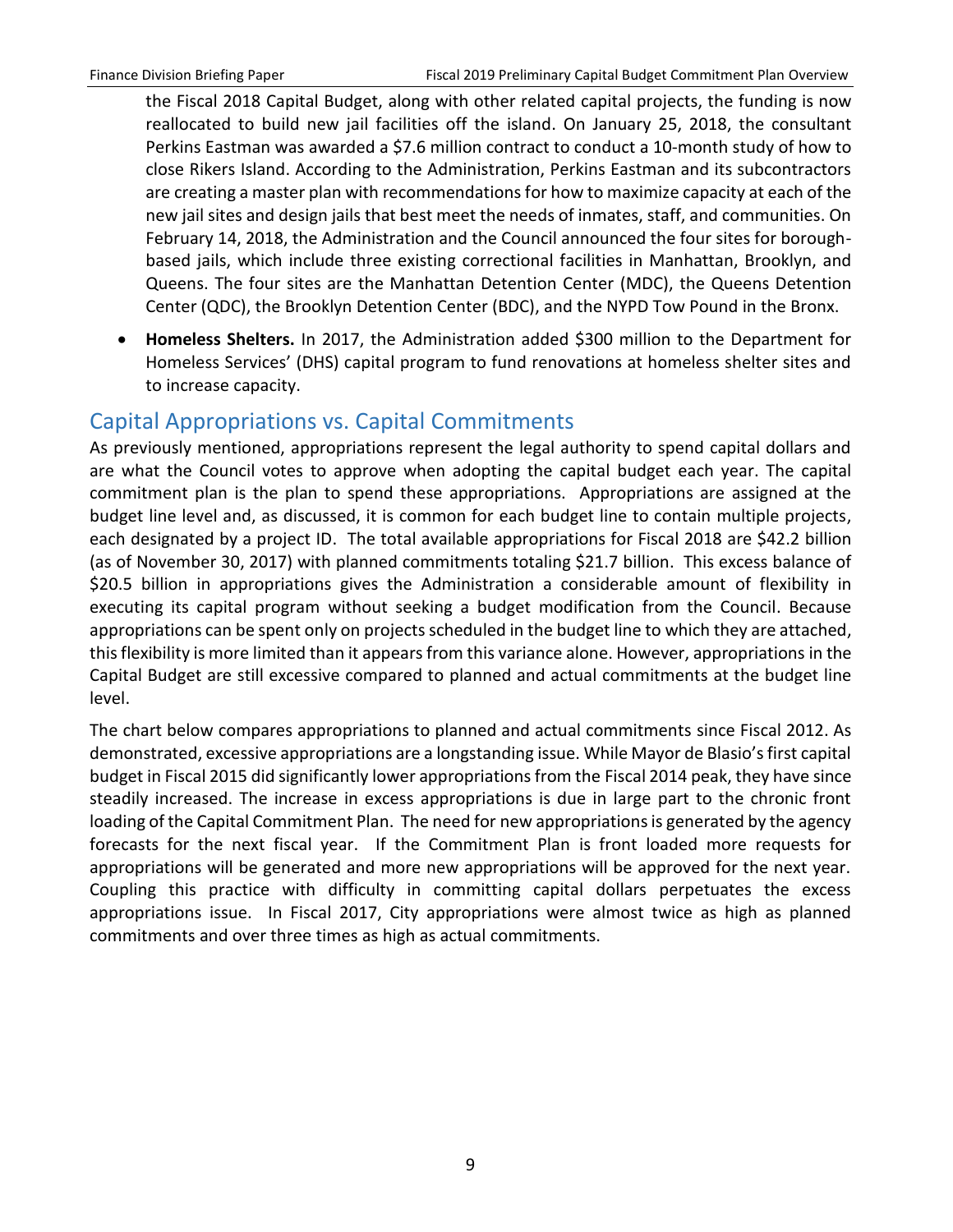

**Capital Plan Appropriations Compared to Committments**

*Source: Fiscal 2012-2018 Executive Capital Commitment Plans and Fiscal 2018 Adopted Capital Commitment Plan.* 

- Between Fiscal 2012 and Fiscal 2017, planned commitments (all funds) have averaged approximately \$15.3 billion each year, with appropriations averaging \$36.7 billion (all funds), or 249 percent more. Actual City-financed commitments, however, have been far less than both appropriations and planned commitments, averaging only \$7 billion annually.
- Between Fiscal 2012 and Fiscal 2017, actual City-financed commitments have averaged a mere 25 percent of available appropriations in each year.
- For Fiscal 2018, planned City-financed commitments total \$19.8 billion with appropriations of \$32.5 billion, or 164 percent more appropriations than planned commitments.

Appropriations at the agency level are also excessive; with only a few exceptions (including ACS, DOC, DOE, and NYCHA) every agency has excess available appropriations greater than 15 percent of their planned capital commitments for Fiscal 2018. Fifteen percent is an appropriate amount for appropriations to exceed planned commitments, given that Certificates to Proceed (CPs) for capital projects build in a 15 percent contingency over total estimated project costs. Appendix B lists available appropriations by agency compared to planned commitments in Fiscal 2018.

The most egregious examples of excess appropriations are in the following areas, with appropriations more than three times their planned commitments: Brooklyn Public Library (excess appropriations 396 percent of planned commitments), DEP Equipment (352 percent), Transit Authority (282 percent), Traffic (278 percent), Courts (253 percent), MTA Bus Company (212 percent), and NYPL (203 percent).

Having more appropriations in a budget line than necessary to complete the individual projects contained therein gives the Administration the ability to add projects within the fiscal year without a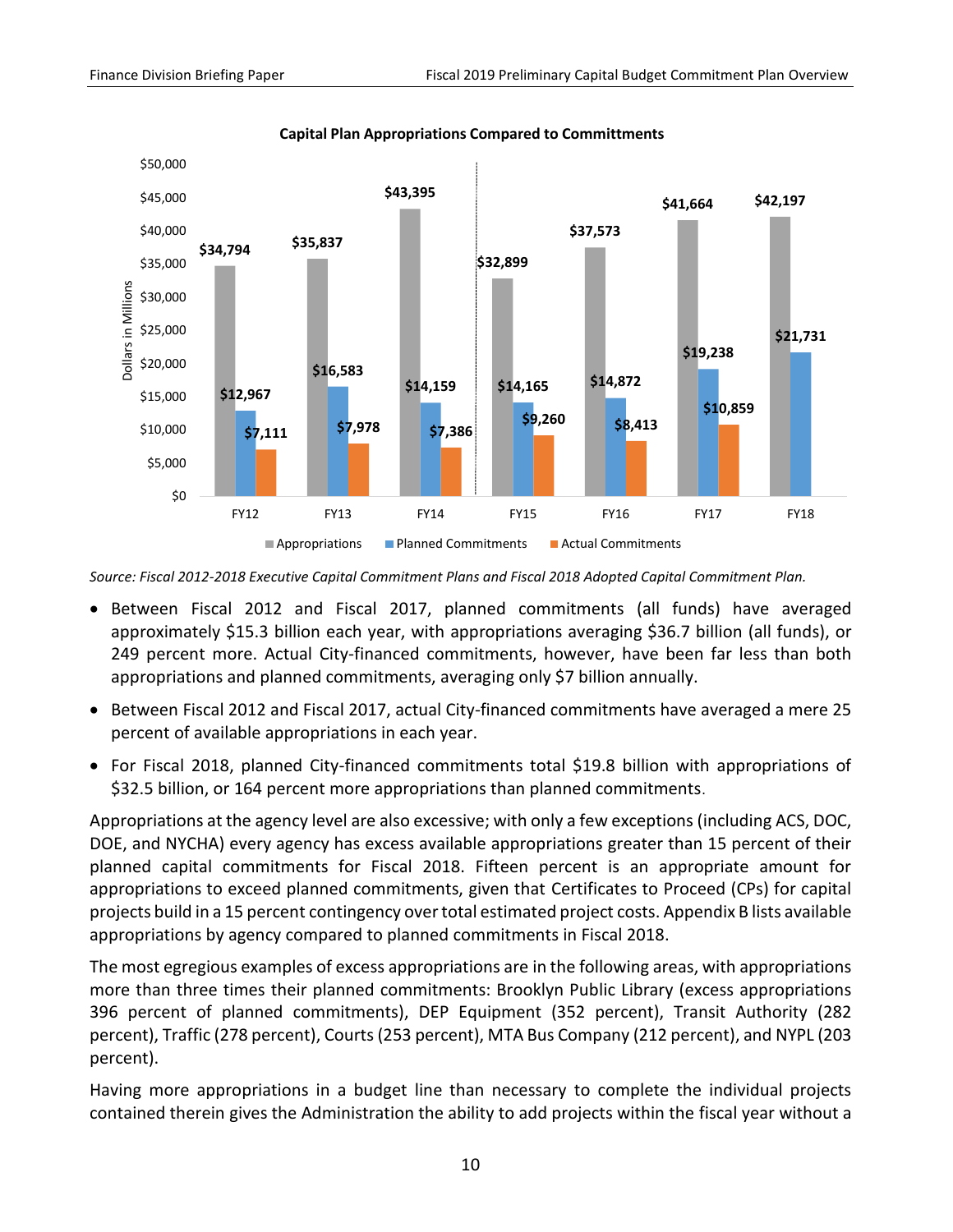capital budget modification or the Council's approval. Consistent excess appropriations coupled with generic budget line descriptions greatly reduces the Council's involvement in the capital budget process outside of adoption and reduces the Council's ability to provide its Charter mandated check on the administration.

The New York City Charter requires that if a capital project is not initiated by the expenditure of funds within two years of appropriation in the capital budget, the capital project must be eliminated from the budget.<sup>1</sup> While the Administration does remove some appropriations on a yearly basis, because there are multiple projects within each budget line and a large amount of excess appropriations rolling from year to year, it is difficult to determine whether the Administration is complying with this Charter requirement. While appropriations will, and should, always be somewhat higher than planned commitments, the Administration should reduce excess appropriations annually to no more than 15 percent above planned commitments. The reasoning behind the 15 percent above plan mark is that when OMB approves individual projects it does so with a 15 percent contingency built in. Consequently, appropriations at 15 percent above the planned commitment level would account for this and have no impact on the City's ability to execute its Commitment Plan.

#### <span id="page-13-0"></span>Capital Commitment Rate

As discussed above, the City does not execute its capital plan as forecast. Much of the gap between planned and actual commitments may simply be due to poor planning and inaccurate budgeting. Some factors are beyond the City's control, such as unforeseen site conditions and bid prices that are closely tied to how well the construction market is performing at the time.

In addition, the City is constrained by certain State actions, such as the State's refusal to authorize the City to use the Design-Build procurement method. Rather than requiring the City to conduct multiple separate bids for the design and construction phases of each project, Design-Build procurement would allow the City to use the same firm to design and build a capital project. The Council is currently lobbying the State aggressively for the authority to use Design-Build, a method that the State has authorized for itself for many years, thereby saving hundreds of millions of dollars and many years on numerous capital projects.

In addition to these outside factors, the City's own rules and regulations have grown more rigorous over the years in an effort to protect itself against bad actors and inflated costs. At the start of his new administration, Speaker Johnson created the new Subcommittee on Capital Budget specifically to address the City's capital challenges with not only its ability to execute its Commitment Plan but to increase transparency and from that accountability.

In Fiscal 2017, the City's commitment rate was only 56 percent. The unspent funds for that year were rolled over into the Fiscal 2018 Adopted Capital Budget. As demonstrated in the chart below, this is not a new issue, and the citywide commitment rate over the last six fiscal years averaged only 56 percent.

<sup>&</sup>lt;sup>1</sup> New York City Charter §217(b).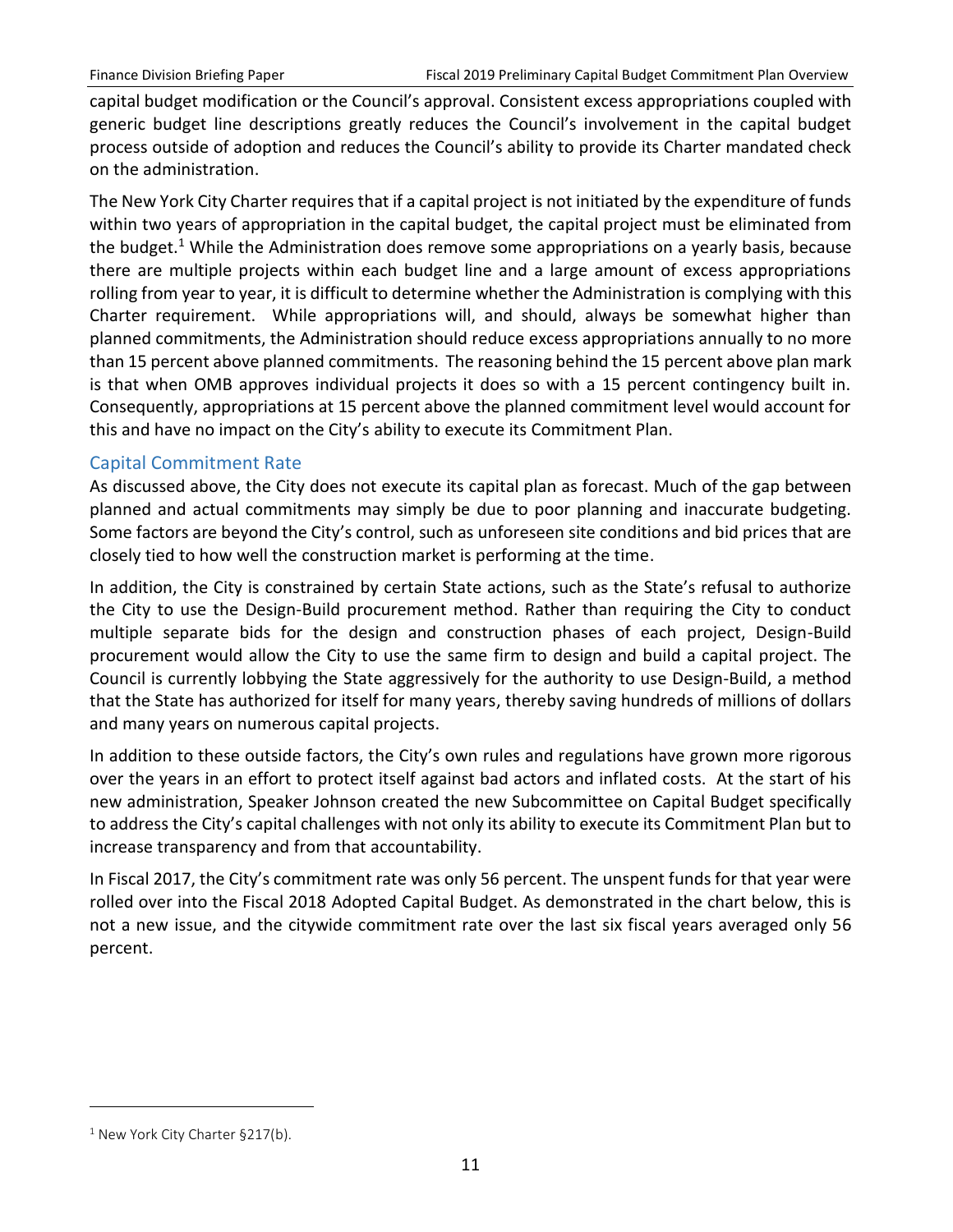

#### **Capital Committment Rate**

#### <span id="page-14-0"></span>New York City Charter Mandates for Capital Projects

The New York City Charter, in part, defines a capital project as one that "provides for the construction, reconstruction, acquisition or installation of a physical public betterment or improvement which would be classified as a capital asset under generally accepted accounting principles for municipalities or any preliminary studies and surveys relative thereto or any underwriting or other costs incurred in connection with the financing thereof."<sup>2</sup>

Moreover, the Charter clearly states and makes clear that the Executive capital budget must set forth "separately each capital project."<sup>3</sup> Despite this mandate, there are currently many budget lines in the City's Capital Budget that have many individual (yet related) capital projects within them. Specifically, the Capital Budget has 1,821 individual budget lines covering 12,366 capital projects. As discussed above, the Council approves appropriations at the budget line level so these budget lines can obscure what exactly the Council is approving. For example, DPR has five budget lines titled "Miscellaneous Parks, Playgrounds, Construction, Reconstruction," for each borough. Each of these budget lines contains many discrete projects, each with their own budget, construction timeframe, and useful life.

The Charter requires that several discrete pieces of information regarding each capital project be set forth in the budget, including:

- brief description (scope);
- location;
- estimated cost and source of funds;
- the period of probable usefulness (PPU, also known as "useful life");
- estimated dates of completion of all stages of the project; and
- $\bullet$  any terms and conditions of the project.<sup>4</sup>

 $2$  New York City Charter §210 (1)(a).

<sup>&</sup>lt;sup>3</sup> New York City Charter §Section 214(a).

<sup>4</sup> *Id.*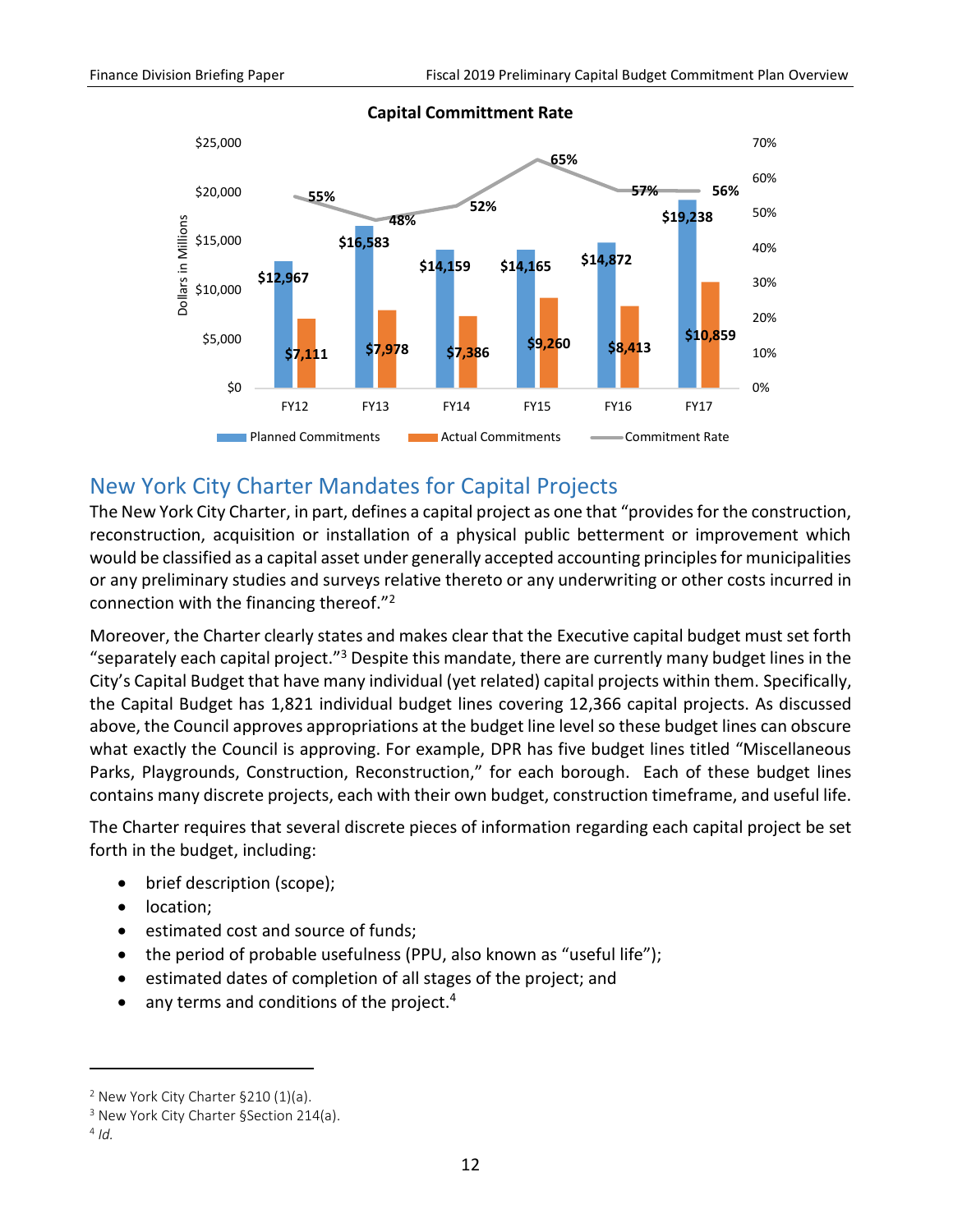All of these reporting mandates are required at an individual project level but since budget lines do not represent individual projects in the Capital Budget the reporting is largely without use.

The Charter also requires that the Administration prepare detailed and comprehensive guidelines for the design and implementation of each capital project which are to be included in the commitment plan and in the scope of project required be completed for each capital project in the capital budget.<sup>5</sup> The required information includes, but is not limited to:

- Purpose and public to be served;
- Programs to be conducted in the facility;
- Gross and net amount of space and bulk for any building or structure and for areas for different functions and activities; and
- Identification of required architectural, engineering or other consultants and estimated fees for such consultants.<sup>6</sup>

Should the scope of project lack any of the required information, the Charter prohibits the Mayor from approving such project. These detailed scopes and descriptions were originally captured in borough specific volumes colloquially referred to as the "Schroeder Reports." To the Council's knowledge these reports are no longer compiled.

Neither the capital budget nor the capital commitment plan fully comply with the requirements of the Charter. The lack of information regarding projects details and spending make it almost impossible for the Council to discern, from published budget documents, what city agencies are spending capital dollars on or how the capital program will improve public services.

#### <span id="page-15-0"></span>Council Discretionary Projects

The Commitment Plan includes \$2.4 billion for 2,980 City Council discretionary projects over the plan period. Of the \$2.4 billion, \$575 million were added in the Fiscal 2018 Adopted Capital Budget with the remaining \$1.8 billion added in past years for various projects, many of which are ongoing. It is common for the Council, Mayor, and Borough Presidents to cofund capital projects. Many cultural projects, for example, are funded jointly. As reflected in the chart to the left, of the Council-allocated funding included in the Commitment Plan, more than 76 percent is allocated to the following six areas: education, parks, cultural institutions, higher education, and public libraries.

City Council capital funding generally supports smaller community projects that otherwise would not be funded, such as small parks, projects at local libraries, and technology for schools.



<sup>5</sup> New York City Charter §§219(d), 222.

<sup>6</sup> New York City Charter §210(4).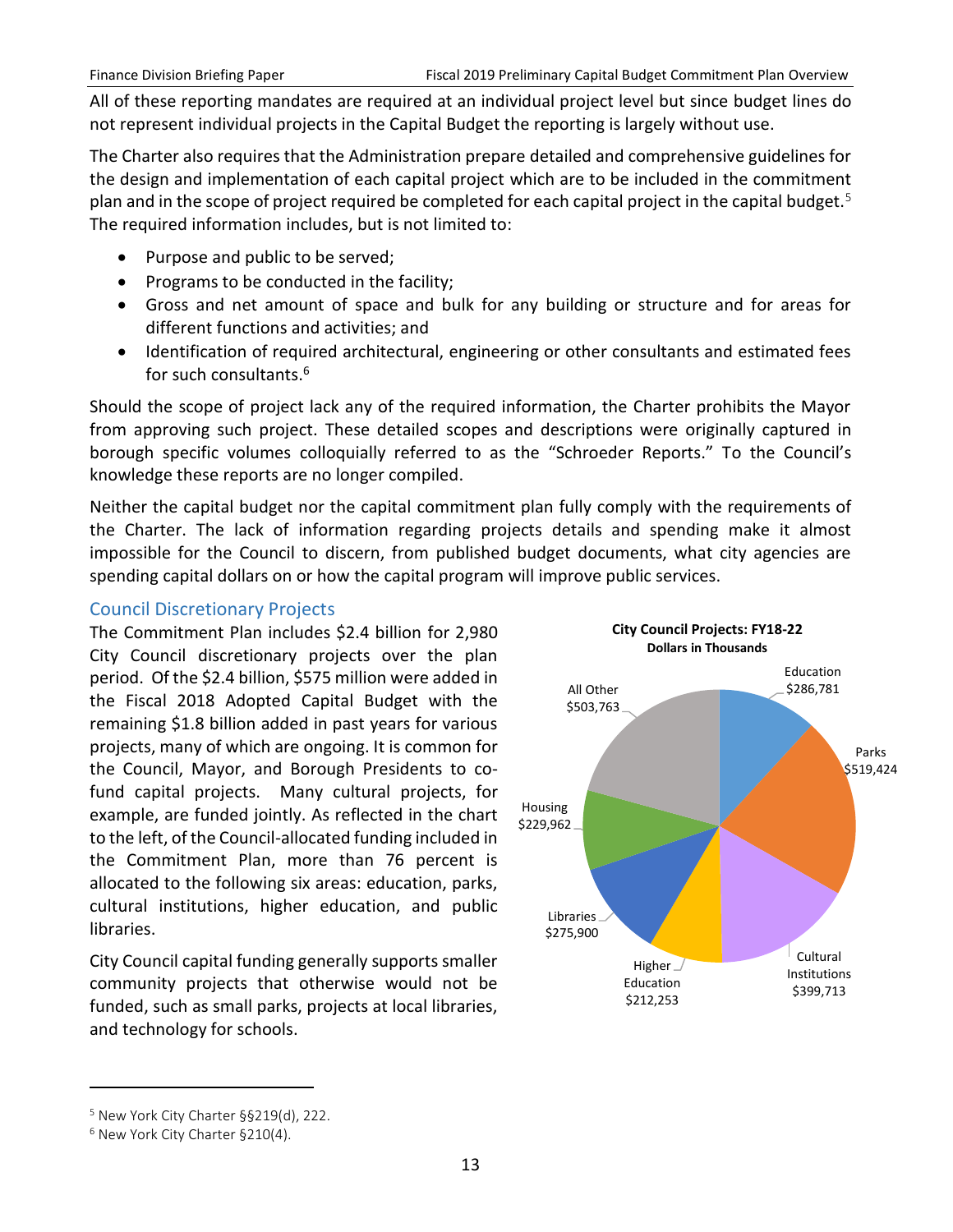$\overline{a}$ 

## <span id="page-16-0"></span>Financing and Debt Service

Once a capital project is executed and the resultant contracts are liquidated bonds will be sold to offset these costs and a payment schedule will be set up based on the length of the term that the bonds were sold for. Debt service payments make up a large part of the City's expense budget and are categorized as uncontrollable expenses at that point. An excessive Capital Commitment Plan and Budget has an effect on the debt service forecasting for the outyears as planning must be done as if the City will execute its plan.

New York City sells bonds to fund its ambitious capital program, and the Preliminary Plan estimates \$51.2 billion in long-term borrowing between Fiscal 2018-2022 to pay for the Commitment Plan. The City's borrowing strategy is a function of numerous factors, including but not limited to the conditions of the financial market, the City's project schedule, and cash flow considerations. A summary of the financing plan is shown in the table below.

| Summary of Capital Financing Plan - Fiscal 2019 Preliminary Financial Plan |             |             |             |             |             |
|----------------------------------------------------------------------------|-------------|-------------|-------------|-------------|-------------|
| <b>Dollars in Millions</b>                                                 |             |             |             |             |             |
|                                                                            | <b>FY18</b> | <b>FY19</b> | <b>FY20</b> | <b>FY21</b> | <b>FY22</b> |
| <b>Financing Plan</b>                                                      |             |             |             |             |             |
| <b>General Obligation Bonds</b>                                            | \$2,200     | \$4,000     | \$4,770     | \$4,800     | \$4,440     |
| Transitional Finance Authority Bonds <sup>(1)</sup>                        | 3,540       | 4,000       | 4,770       | 4,800       | 4,440       |
| <b>Water Authority Bonds</b>                                               | 1,746       | 1,842       | 1,909       | 1,940       | 2,033       |
| Total                                                                      | \$7,486     | \$9,842     | \$11,449    | \$11,540    | \$10,913    |
| <b>Debt Outstanding</b>                                                    |             |             |             |             |             |
| GO Bonds                                                                   | \$37,570    | \$39,495    | \$42,024    | \$44,575    | \$46,593    |
| TFA Bonds <sup>(1)</sup>                                                   | 35,336      | 37,984      | 41,361      | 44,659      | 47,487      |
| Other Debt $(2)$                                                           | 2,355       | 2,259       | 2,144       | 2,026       | 1,905       |
| Total                                                                      | \$75,261    | \$79,738    | \$85,529    | \$91,260    | \$95,985    |
| <b>Water Authority Bonds</b>                                               | 30,369      | 31,846      | 33,362      | 34,887      | 36,484      |
| <b>Debt Financing Burden (excludes Water Debt)</b>                         |             |             |             |             |             |
| Debt Outstanding/NYC Personal Income                                       | 12.8%       | 13.0%       | 13.4%       | 13.7%       | 13.9%       |
|                                                                            |             |             |             |             |             |

1) TFA Bonds do not include Building Aid Revenue Bonds issued for education capital purposes which are secured by Building Aid revenues from the State

2) Includes Conduit Debt and the Tobacco Settlement Asset Securitization Corporation (TSASC).

The City's debt issuance remains well below the City's constitutional debt limit of \$98.2 billion, which is forecasted to grow sufficiently to accommodate new borrowing in the financing plan.<sup>7</sup> The City's bonds continue to be well received by the markets, and all of its issuing authorities have maintained AA ratings or better by Moody's, Standard & Poor's, and Fitch.

While the City enjoys a strong cushion on its debt limit and favorable credit ratings on its bonds, there are factors to monitor. The City's debt service is rising as a percentage of City revenues. The City also has an above-average debt burden per capita compared to other cities. $8$ 

<sup>&</sup>lt;sup>7</sup> New York City Comptroller, Fiscal Year 2018 Annual Report on Capital Debt and Obligations, December 2017. 8 *Id.*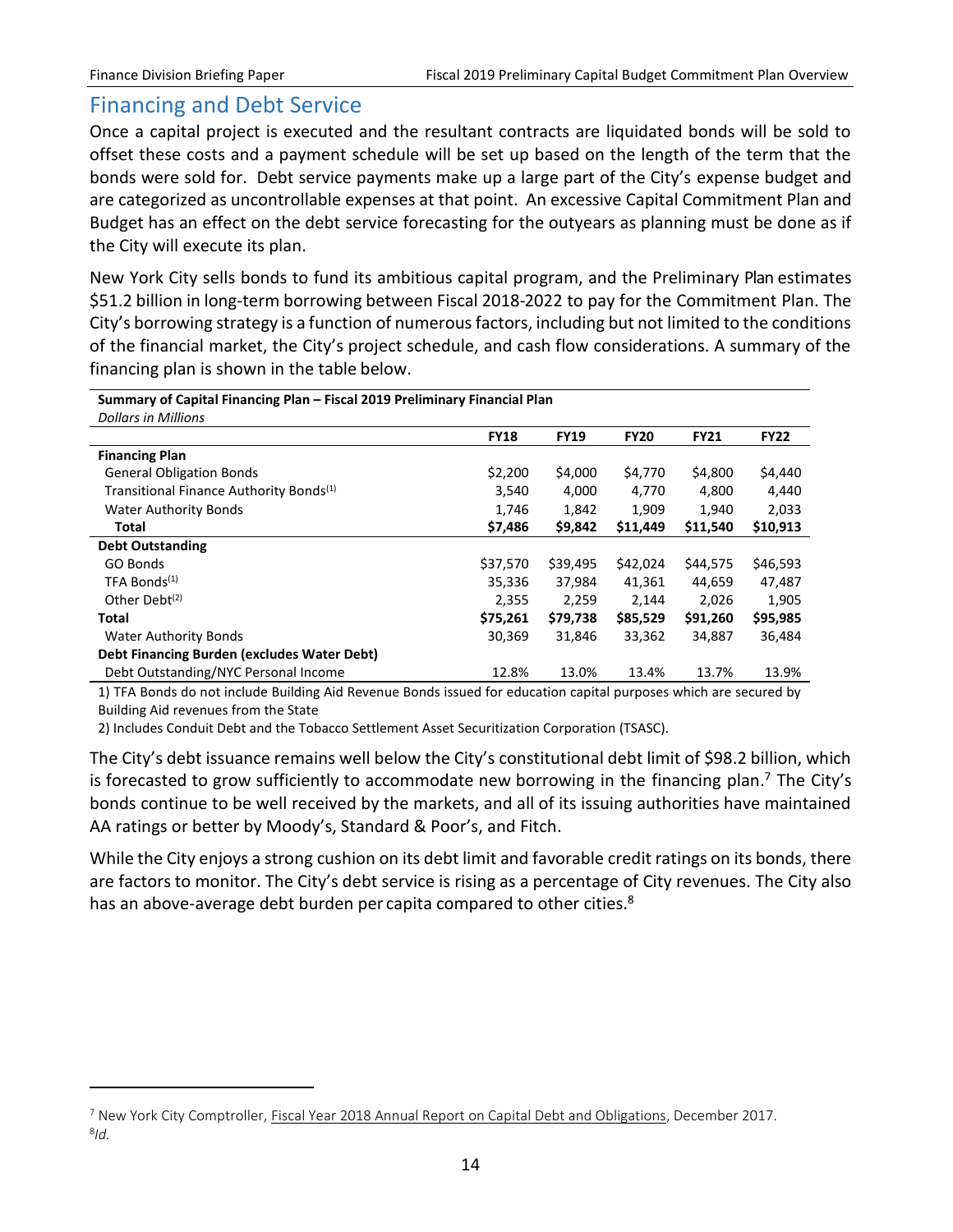| <b>FY18</b> | <b>FY19</b> | <b>FY20</b> | <b>FY21</b> | <b>FY22</b> |
|-------------|-------------|-------------|-------------|-------------|
|             |             |             |             |             |
| \$3,946     | \$3,989     | \$4,299     | \$4,482     | \$4,825     |
| 2,224       | 2,864       | 3,128       | 3,408       | 3,754       |
| 314         | 307         | 319         | 319         | 312         |
| \$6,484     | \$7,160     | \$7,746     | \$8,209     | \$8,891     |
|             |             |             |             |             |
| 7.3%        | 8.0%        | 8.4%        | 8.6%        | 9.3%        |
|             |             |             |             |             |

## **Summary of Debt Service Payments - Fiscal 2019 Preliminary Financial Plan**

1) TFA Bonds do not include BARBs

2) Includes Conduit Debt and the Tobacco Settlement Asset Securitization Corporation (TSASC).

The Fiscal 2019 Preliminary Plan includes \$88.7 million in debt service savings for Fiscal 2018, primarily from revised interest rate assumptions for variable rate bonds and savings related to refunding transactions the City completed during the fiscal year. Savings from these refundings is also reflected in the outyears.

The City's surplus roll, held in the Budget Stabilization Account for the prepayment of future years' debt service costs, is approximately \$2.6 billion for Fiscal 2018. In Fiscal 2017, the surplus roll was \$4.2 billion.

#### <span id="page-17-0"></span>Debt Service & the Capital Plan

The City's financing plan and debt service budget reflect expectations of anticipated capital spending and so bear some relationship to the City's capital plan. As has been noted, the capital plan tends to change over time as the City fails to commit projects in the current fiscal year. This trend is somewhat mirrored in the City's expectation for the projected debt issuance and debt service costs in the financial plan.



*Source: Mayor's Office of Management and Budget (OMB); New York City Comprehensive Annual Financial Report of the Comptroller (various years)*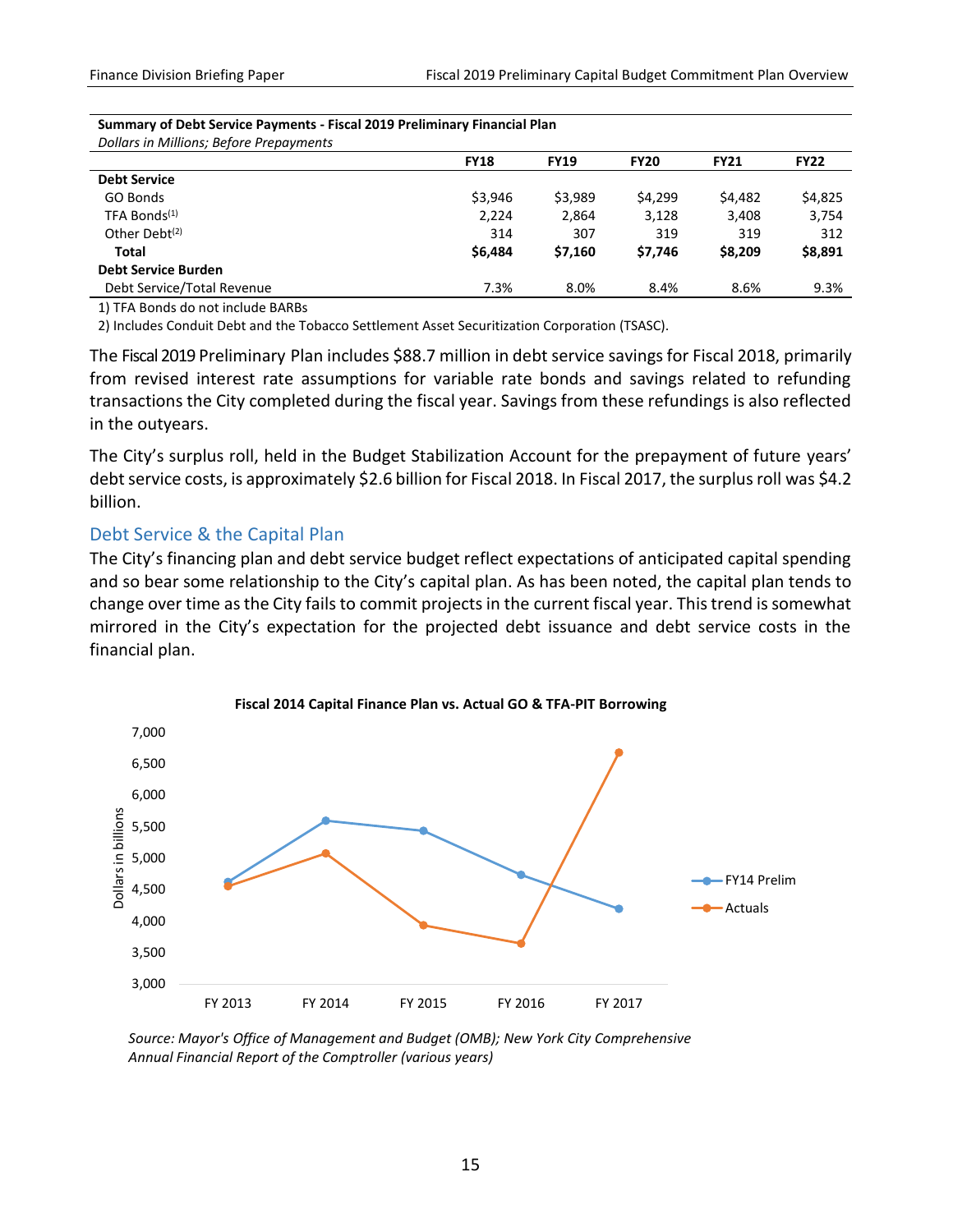For example, the Fiscal 2014 Preliminary Expense Budget forecasted that the City would borrow \$24.6 billion over the financial plan period (Fiscal 2013-2017).<sup>9</sup> By the completion of Fiscal 2017, the City had actually borrowed \$23.9 billion over the period. In recent years, planned and actual borrowing have tracked relatively closely, though actual timing of borrowing has fluctuated somewhat, as can be seen in the graph above.

Debt service, however, has consistently been overestimated in the City's financial plans, particularly for outyears. Using the same example, the Fiscal 2014 Preliminary Expense Budget estimated that the City would spend \$34.7 billion on debt service over the financial plan period of Fiscals 2013 through Fiscal 2017.<sup>10</sup> However, the City actually spent less than \$30 billion in that five year period. Given the accuracy of the financing plan, these differences largely arise due to the City consistently overestimating other factors of debt service costs, such as interest rates for variable-rate debt and new borrowing.



*Source: Mayor's Office of Management and Budget (OMB); New York City Comprehensive Annual Financial Report of the Comptroller (various years)*

Another way to look at this is to track the planned debt service costs for a single year over several financial plans. As an example, from its first appearance in the Fiscal 2014 Preliminary Expense Budget, Fiscal 2017's debt service costs declined by 22 percent by the time it appeared in the Comptroller's Comprehensive Annual Financial Report (CAFR). This overestimation skews the picture of the City's debt affordability over the plan and provides the Administration a convenient source of savings for subsequent Citywide Savings Plans.

<sup>&</sup>lt;sup>9</sup> This figure only includes borrowing through General Obligation (GO) TFA-PIT bonds.

<sup>&</sup>lt;sup>10</sup> Debt service costs calculated before prepayments.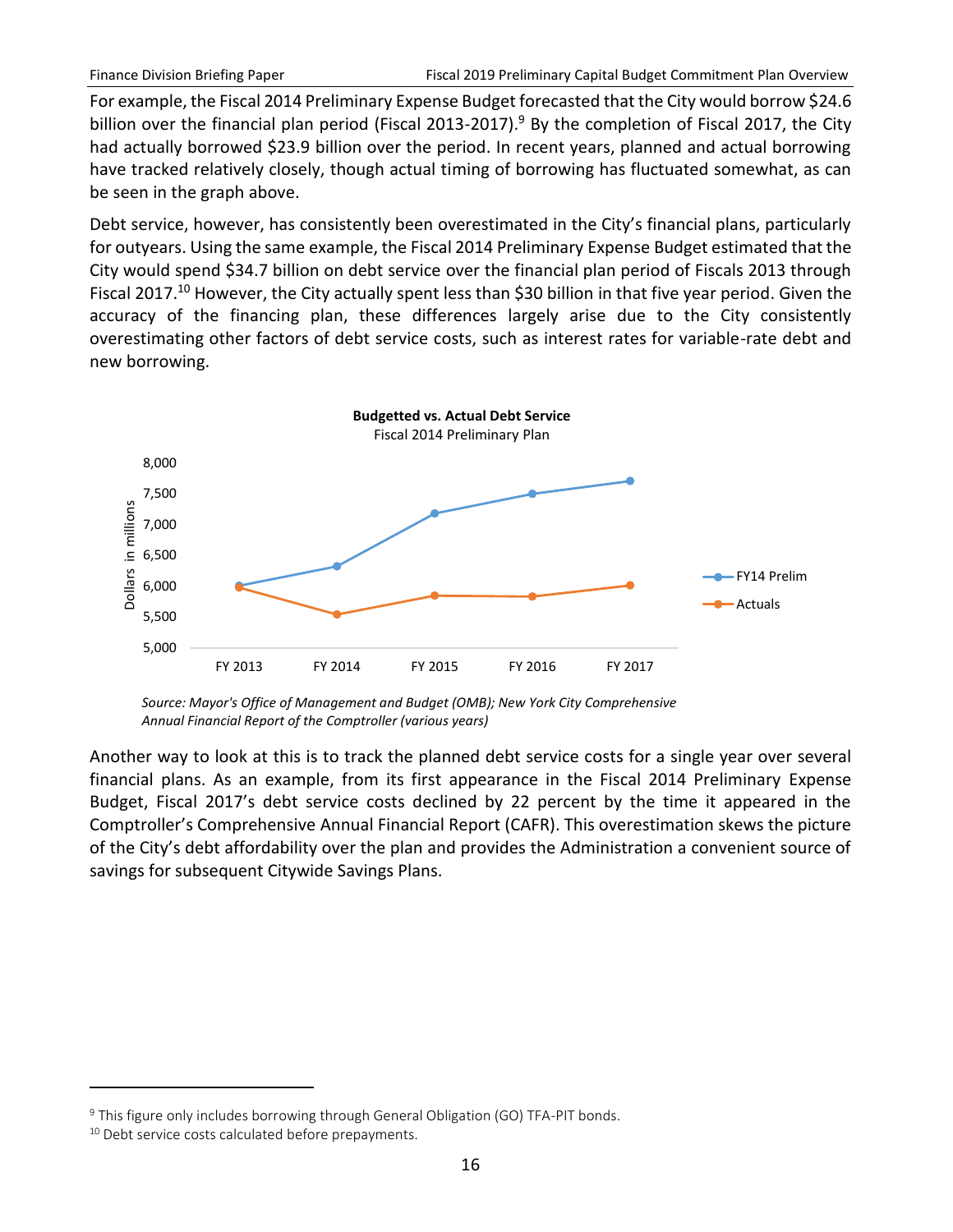

*Source: Mayor's Office of Management and Budget (OMB); New York City Comprehensive Annual Financial Report of the Comptroller for Fiscal Year 2017*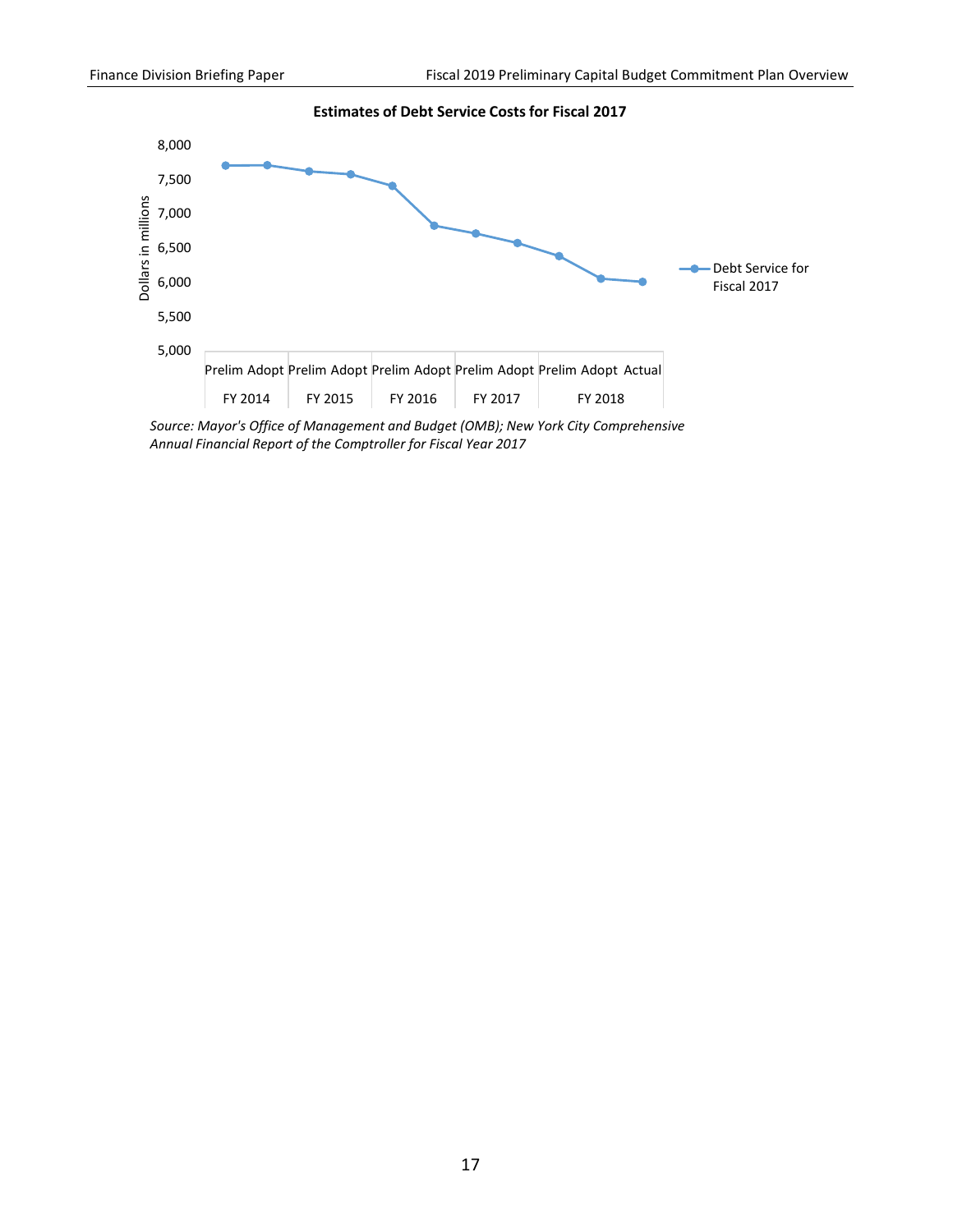## <span id="page-20-0"></span>APPENDIX A: FY18-FY22 Capital Commitment Plan Preliminary Budget vs. Adoption

| FY18-FY22 Capital Commitment Plan Preliminary Budget vs. Adoption |                |               |             |  |  |
|-------------------------------------------------------------------|----------------|---------------|-------------|--|--|
| <b>Agency</b>                                                     | Prelim FY18-22 | Adopt FY18-22 | Variance    |  |  |
| Admin for Children's Services                                     | \$508,772      | \$509,119     | (5347)      |  |  |
| Brooklyn Public Library                                           | 308,565        | 308,486       | 79          |  |  |
| Correction                                                        | 2,112,701      | 2,109,701     | 3,000       |  |  |
| Courts                                                            | 1,248,631      | 1,248,337     | 294         |  |  |
| <b>Cultural Institutions</b>                                      | 984,630        | 976,451       | 8,179       |  |  |
| Dep Equipment                                                     | 482,638        | 435,509       | 47,129      |  |  |
| Department for The Aging                                          | 62,900         | 62,900        |             |  |  |
| <b>DOITT Equipment</b>                                            | 511,830        | 526,830       | (15,000)    |  |  |
| <b>Economic Development</b>                                       | 4,086,545      | 3,874,542     | 212,003     |  |  |
| <b>Equipment and Financing Costs</b>                              | 3,716,708      | 3,751,825     | (35, 117)   |  |  |
| Education                                                         | 13,955,522     | 13,732,230    | 223,292     |  |  |
| Ferries & Aviation                                                | 395,716        | 425,115       | (29, 399)   |  |  |
| Fire                                                              | 933,622        | 927,803       | 5,819       |  |  |
| Health                                                            | 568,305        | 568,194       | 111         |  |  |
| Health & Hospitals Corp.                                          | 3,050,359      | 2,964,453     | 85,906      |  |  |
| <b>Higher Education</b>                                           | 590,027        | 589,974       | 53          |  |  |
| <b>Highway Bridges</b>                                            | 5,832,905      | 5,872,029     | (39, 124)   |  |  |
| Highways                                                          | 4,866,590      | 4,614,167     | 252,423     |  |  |
| <b>Homeless Services</b>                                          | 552,947        | 552,964       | (17)        |  |  |
| Housing & Development                                             | 6,261,201      | 5,511,201     | 750,000     |  |  |
| <b>Housing Authority</b>                                          | 1,375,228      | 1,113,479     | 261,749     |  |  |
| <b>Human Resources</b>                                            | 222,827        | 224,431       | (1,604)     |  |  |
| <b>MTA Bus Company</b>                                            | 37,448         | 37,448        |             |  |  |
| New York Public Library                                           | 458,113        | 458,113       |             |  |  |
| New York Research Library                                         | 37,265         | 37,265        |             |  |  |
| Parks                                                             | 4,074,159      | 3,936,623     | 137,536     |  |  |
| Police                                                            | 1,972,092      | 1,904,646     | 67,446      |  |  |
| <b>Public Buildings</b>                                           | 1,583,116      | 1,550,674     | 32,442      |  |  |
| Queens Borough Pub. Lib.                                          | 345,039        | 345,027       | 12          |  |  |
| <b>Real Property</b>                                              | 125,381        | 125,381       |             |  |  |
| Sanitation                                                        | 2,191,952      | 2,146,556     | 45,396      |  |  |
| Sewers                                                            | 3,305,681      | 3,285,928     | 19,753      |  |  |
| <b>Staten Island Rapid Transit</b>                                | 3,550          | 7,375         | (3,825)     |  |  |
| <b>Traffic</b>                                                    | 487,771        | 479,793       | 7,978       |  |  |
| <b>Transit Authority</b>                                          | 641,391        | 637,566       | 3,825       |  |  |
| <b>Transportation Equipment</b>                                   | 153,110        | 134,042       | 19,068      |  |  |
| <b>Water Mains</b>                                                | 3,060,586      | 3,022,005     | 38,581      |  |  |
| <b>Water Pollution Control</b>                                    | 4,964,089      | 5,081,912     | (117, 823)  |  |  |
| <b>Water Supply</b>                                               | 1,946,555      | 1,868,514     | 78,041      |  |  |
| <b>Waterway Bridges</b>                                           | 1,599,590      | 1,471,123     | 128,467     |  |  |
| <b>TOTAL</b>                                                      | \$79,616,057   | \$77,429,731  | \$2,186,326 |  |  |